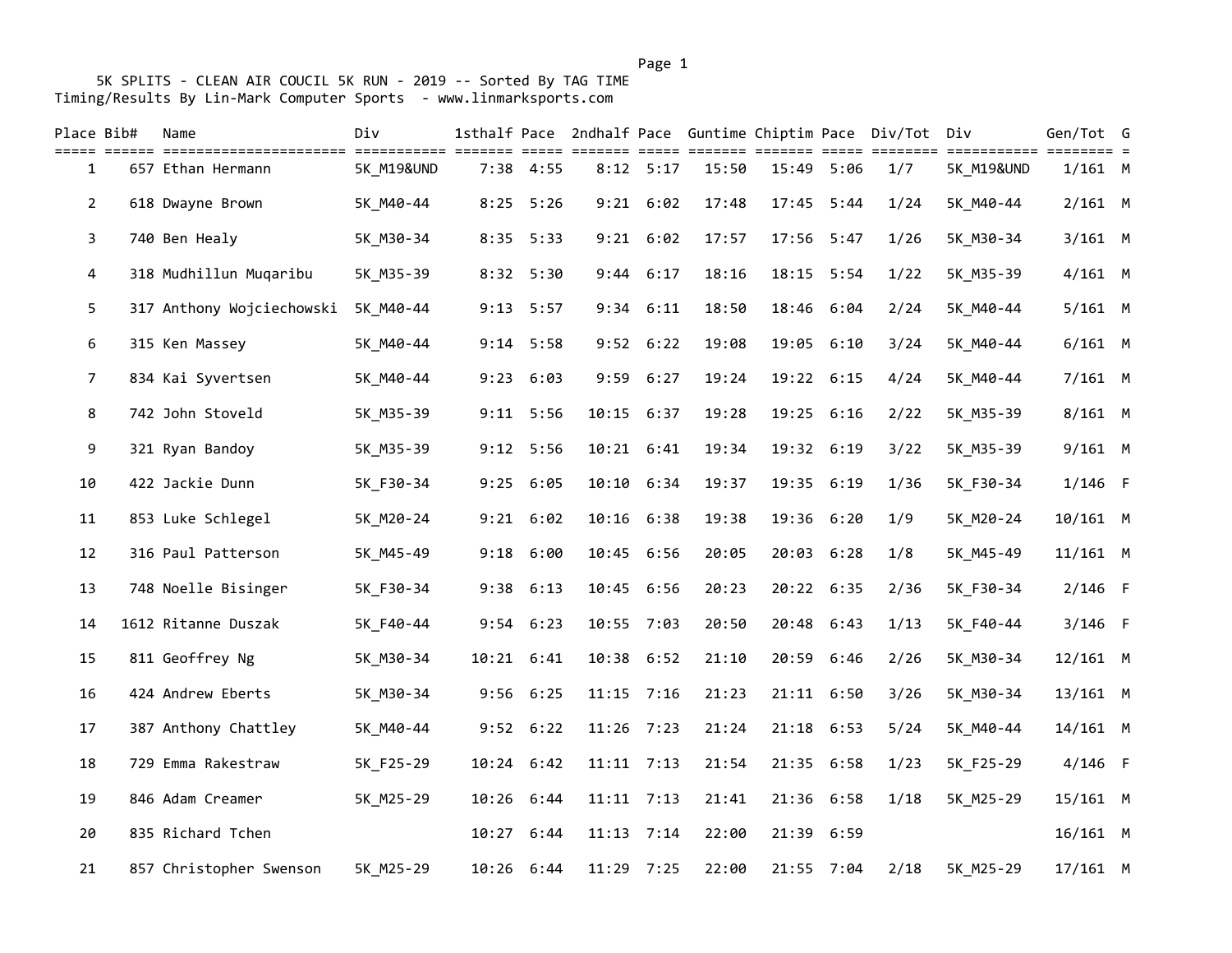| 22 | 727 Tim Duncan     | 5K M35-39 |            |            |                                            |                 |      | 10:35 6:50 11:28 7:24 22:23 22:03 7:07 4/22 5K M35-39 | 18/161 M |  |
|----|--------------------|-----------|------------|------------|--------------------------------------------|-----------------|------|-------------------------------------------------------|----------|--|
| 23 | 728 Fred Kaulbach  | 5K M55-59 |            |            | 10:29 6:46 11:37 7:30 22:10                | 22:05 7:08 1/18 |      | 5K M55-59                                             | 19/161 M |  |
| 24 | 348 Andrew Donaghy | 5K M25-29 | 10:31 6:47 | 11:36 7:29 | 22:33                                      | 22:07 7:08      | 3/18 | 5K M25-29                                             | 20/161 M |  |
| 25 | 341 Arthur Loree   | 5K M20-24 |            |            | 10:48 6:58 11:30 7:25 22:36 22:18 7:12 2/9 |                 |      | 5K M20-24                                             | 21/161 M |  |

| Place Bib# | Name                 | Div                   | 1sthalf Pace |      |              |      |       |              | 2ndhalf Pace Guntime Chiptim Pace Div/Tot Div |                       | Gen/Tot G  |  |
|------------|----------------------|-----------------------|--------------|------|--------------|------|-------|--------------|-----------------------------------------------|-----------------------|------------|--|
| 26         | 324 Jahiem Williams  | <b>5K M19&amp;UND</b> | $11:10$ 7:13 |      | 11:22 7:20   |      | 23:08 | $22:31$ 7:16 | 2/7                                           | <b>5K M19&amp;UND</b> | $22/161$ M |  |
| 27         | 819 Will Rodebaugh   | <b>5K M19&amp;UND</b> | 11:03        | 7:08 | 11:42 7:33   |      | 23:14 | 22:44 7:20   | 3/7                                           | <b>5K M19&amp;UND</b> | 23/161 M   |  |
| 28         | 793 Jillian Kirn     |                       | 10:55 7:02   |      | 11:56 7:42   |      | 23:32 | 22:50 7:22   |                                               |                       | $5/146$ F  |  |
| 29         | 760 Jim Cole         |                       | 11:01        | 7:07 | 11:55 7:42   |      | 23:26 | $22:56$ 7:24 |                                               |                       | 24/161 M   |  |
| 30         | 715 Brian Colabella  | 5K M35-39             | 10:42 6:54   |      | 12:19 7:57   |      | 23:20 | 23:00 7:26   | 5/22                                          | 5K M35-39             | 25/161 M   |  |
| 31         | 338 Marissa Hebert   | 5K_F25-29             | $11:18$ 7:18 |      | 11:46 7:36   |      | 23:14 | 23:03 7:27   | 2/23                                          | 5K_F25-29             | $6/146$ F  |  |
| 32         | 716 Greg Eckel       | 5K_M35-39             | 11:02 7:07   |      | 12:06 7:49   |      | 23:27 | 23:07 7:28   | 6/22                                          | 5K M35-39             | 26/161 M   |  |
| 33         | 726 Gary Disanti     | 5K M50-54             | 11:00 7:06   |      | $12:15$ 7:54 |      | 23:18 | 23:14 7:30   | 1/6                                           | 5K M50-54             | $27/161$ M |  |
| 34         | 502 Paul Mages       | 5K M40-44             | 10:46 6:57   |      | 12:32 8:06   |      | 23:20 | 23:18 7:31   | 6/24                                          | 5K M40-44             | 28/161 M   |  |
| 35         | 314 Kia Bickel       | 5K F30-34             | 11:05 7:09   |      | $12:16$ 7:55 |      | 23:25 | 23:21 7:32   | 3/36                                          | 5K F30-34             | $7/146$ F  |  |
| 36         | 722 Stanley Niemczak | 5K M45-49             | 11:19 7:19   |      | 12:03 7:46   |      | 23:41 | 23:22 7:32   | 2/8                                           | 5K M45-49             | 29/161 M   |  |
| 37         | 441 George Gaisey    | 5K M35-39             | 11:42 7:33   |      | 11:48 7:37   |      | 23:37 | 23:29 7:35   | 7/22                                          | 5K M35-39             | 30/161 M   |  |
| 38         | 339 Suvir Hira       | 5K M25-29             | 10:44 6:56   |      | 12:47 8:15   |      | 23:49 | 23:31 7:36   | 4/18                                          | 5K M25-29             | $31/161$ M |  |
| 39         | 815 Lauren Priori    | 5K F30-34             | 11:21        | 7:20 | 12:19        | 7:57 | 23:56 | 23:39 7:38   | 4/36                                          | 5K F30-34             | 8/146 F    |  |
| 40         | 725 Maggie Chase     | 5K F25-29             | 11:17        | 7:17 | 12:26 8:01   |      | 24:01 | 23:42 7:39   | 3/23                                          | 5K F25-29             | $9/146$ F  |  |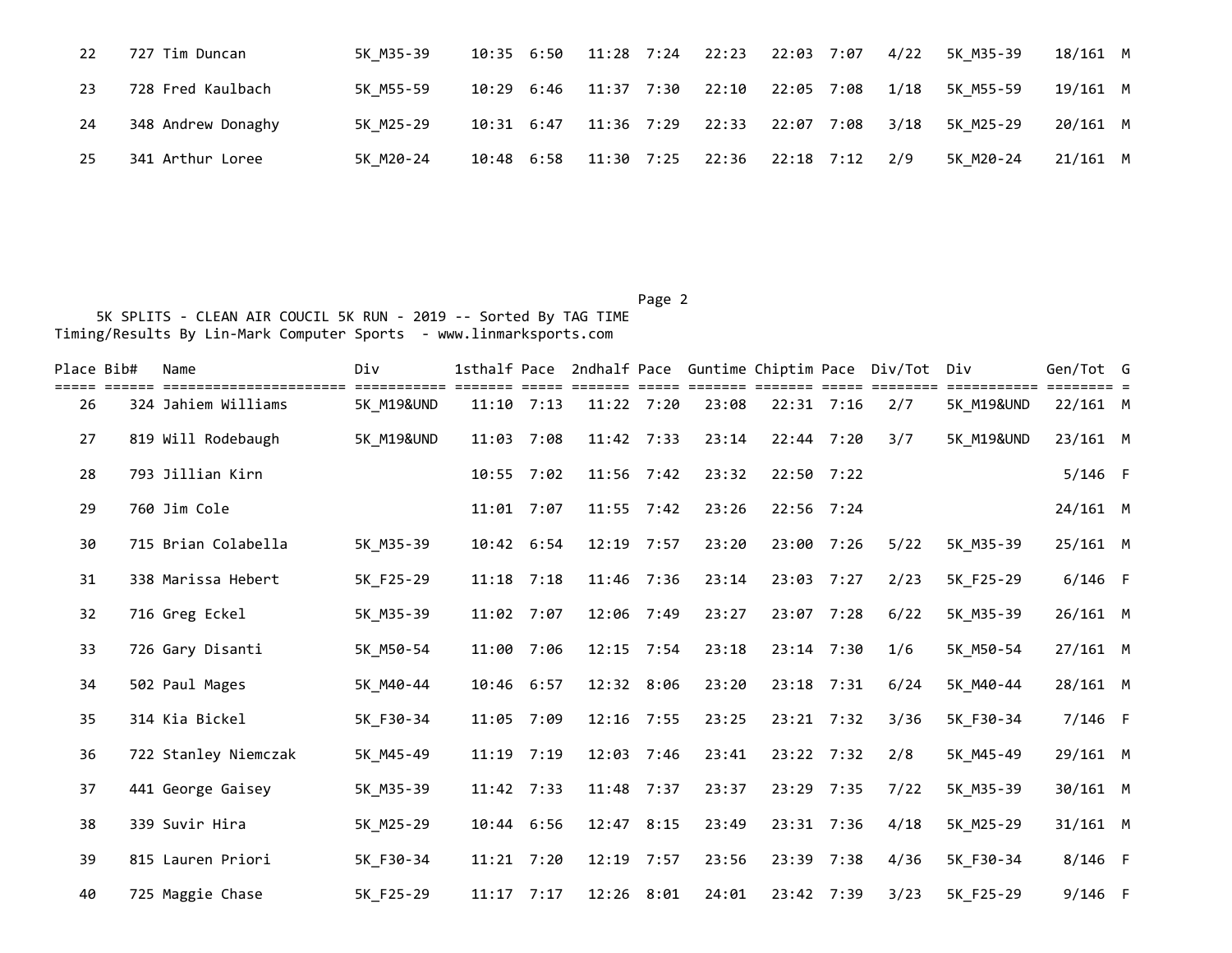| 41 | 744 Suzanne Allaire     | 5K F40-44             | 11:10          | 7:13 | $12:34$ 8:07   | 23:46 | 23:44 7:40   | 2/13 | 5K F40-44  | $10/146$ F |  |
|----|-------------------------|-----------------------|----------------|------|----------------|-------|--------------|------|------------|------------|--|
| 42 | 497 Louise Lingenfelser | 5K F35-39             | $11:27$ 7:23   |      | $12:19$ 7:57   | 24:04 | 23:45 7:40   | 1/19 | 5K F35-39  | $11/146$ F |  |
| 43 | 737 Junius Jones        | <b>5K M19&amp;UND</b> | $11:21$ $7:19$ |      | $12:32$ 8:05   | 24:28 | $23:52$ 7:42 | 4/7  | 5K M19&UND | $32/161$ M |  |
| 44 | 336 Brad Spenla         | 5K M40-44             | $11:58$ 7:43   |      | 12:01 7:46     | 24:28 | 23:59 7:44   | 7/24 | 5K M40-44  | 33/161 M   |  |
| 45 | 541 Sarah Park          | 5K F35-39             | $11:24$ 7:21   |      | $12:46$ $8:14$ | 24:27 | 24:09 7:48   | 2/19 | 5K F35-39  | $12/146$ F |  |
| 46 | 1126 Kevin Kuehlwein    | 5K M55-59             | $11:26$ 7:23   |      | $12:46$ $8:14$ | 24:16 | 24:12 7:49   | 2/18 | 5K M55-59  | 34/161 M   |  |
| 47 | 661 Bevan Lawson        | 5K M55-59             | 11:31          | 7:26 | $12:49$ $8:17$ | 24:25 | 24:20 7:51   | 3/18 | 5K M55-59  | 35/161 M   |  |
| 48 | 741 James Pekar         | 5K M35-39             | 12:09          | 7:51 | $12:14$ 7:54   | 24:38 | $24:23$ 7:52 | 8/22 | 5K M35-39  | $36/161$ M |  |
| 49 | 620 Benjamin Maurer     | 5K M20-24             | 12:48 8:16     |      | $11:41$ $7:32$ | 24:53 | 24:28 7:54   | 3/9  | 5K M20-24  | $37/161$ M |  |
| 50 | 483 Brad Lane           | 5K M55-59             | $12:11$ $7:52$ |      | 12:30 8:04     | 25:09 | 24:40 7:58   | 4/18 | 5K M55-59  | 38/161 M   |  |

Page 3 and 2012 and 2012 and 2012 and 2012 and 2012 and 2012 and 2012 and 2012 and 2012 and 2012 and 2012 and

| Place Bib# | Name                   | Div                   |                |      |                |       |            | 1sthalf Pace 2ndhalf Pace Guntime Chiptim Pace Div/Tot Div |                       | Gen/Tot G  |  |
|------------|------------------------|-----------------------|----------------|------|----------------|-------|------------|------------------------------------------------------------|-----------------------|------------|--|
| 51         | 808 Jerry Mullen       | 5K M70+               | 12:03          | 7:46 | $12:43$ $8:13$ | 24:49 | 24:45 7:59 | 1/2                                                        | 5K M70+               | 39/161 M   |  |
| 52         | 738 Lee Caparas        | 5K M45-49             | $11:58$ 7:43   |      | $12:48$ $8:16$ | 24:55 | 24:46 8:00 | 3/8                                                        | 5K M45-49             | 40/161 M   |  |
| 53         | 756 John Campbell      | 5K M60-69             | $11:56$ 7:42   |      | $12:57$ $8:21$ | 25:00 | 24:52 8:02 | 1/15                                                       | 5K M60-69             | $41/161$ M |  |
| 54         | 613 Madeline Ryan      | <b>5K F19&amp;UND</b> | $12:14$ 7:54   |      | $12:39$ $8:10$ | 25:00 | 24:53 8:02 | 1/5                                                        | <b>5K F19&amp;UND</b> | $13/146$ F |  |
| 55         | 735 Addaie Amankwaah   | 5K M35-39             | $12:12$ $7:52$ |      | $12:50$ $8:17$ | 25:19 | 25:02 8:05 | 9/22                                                       | 5K M35-39             | $42/161$ M |  |
| 56         | 375 Jeff Burger        | 5K M60-69             | $11:57$ 7:42   |      | 13:06 8:28     | 25:06 | 25:02 8:05 | 2/15                                                       | 5K M60-69             | 43/161 M   |  |
| 57         | 731 Antonio Fardella   | 5K M55-59             | $12:18$ 7:56   |      | 12:46 8:15     | 25:08 | 25:04 8:05 | 5/18                                                       | 5K M55-59             | 44/161 M   |  |
| 58         | 326 Abdessalem Cherifi | 5K M30-34             | 12:17 7:56     |      | 12:48 8:15     | 25:15 | 25:04 8:05 | 4/26                                                       | 5K M30-34             | 45/161 M   |  |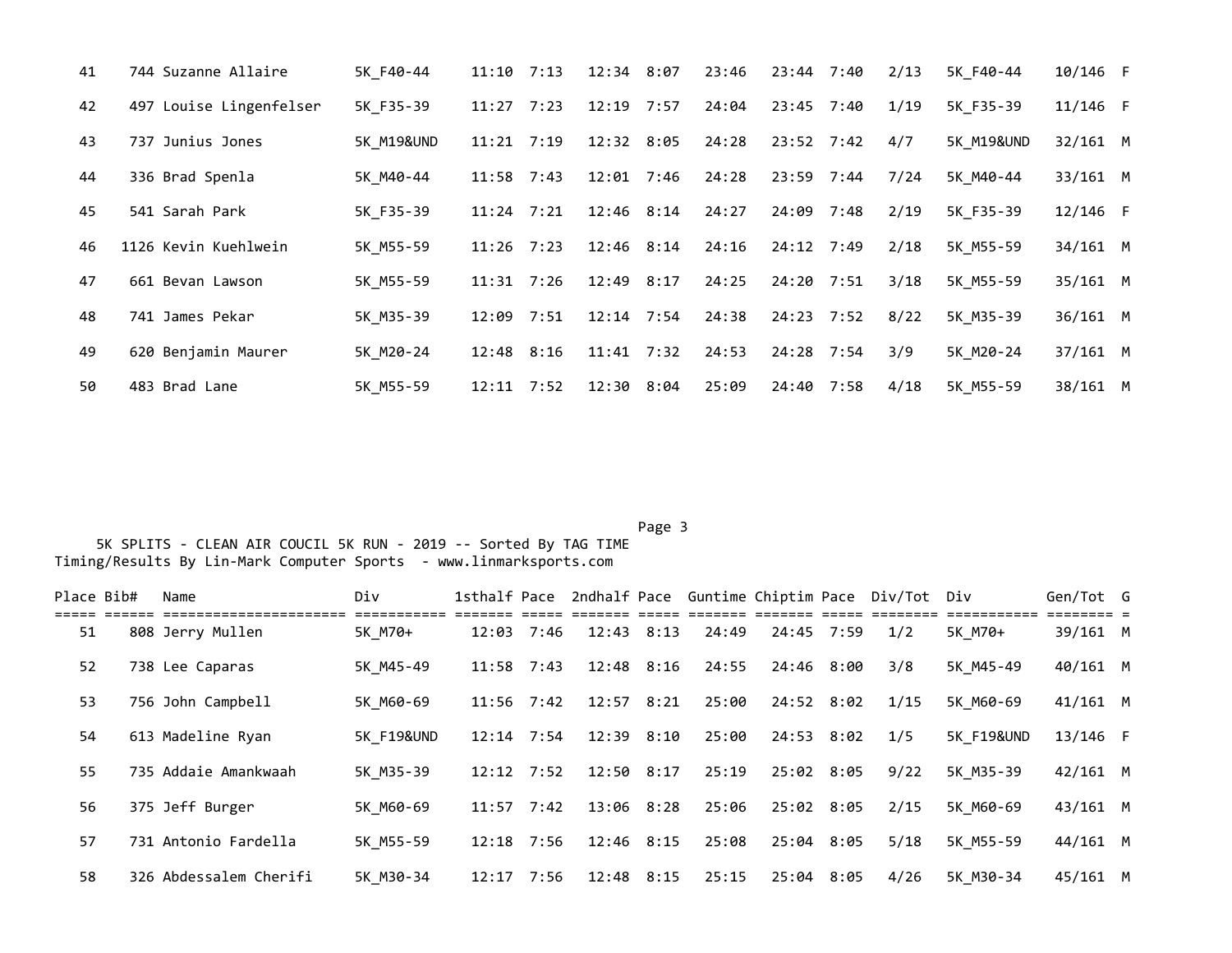| 59 | 833 Dave Bayo Stewart   | 5K M35-39             | 11:32 7:26   |      | 13:34 8:45   | 25:08 | 25:05 8:06   | 10/22 | 5K M35-39             | 46/161 M   |  |
|----|-------------------------|-----------------------|--------------|------|--------------|-------|--------------|-------|-----------------------|------------|--|
| 60 | 429 Carley Epley        | <b>5K F19&amp;UND</b> | 11:30 7:25   |      | 13:37 8:47   | 25:08 | 25:06 8:06   | 2/5   | <b>5K F19&amp;UND</b> | 14/146 F   |  |
| 61 | 330 Erin Jaskiewicz     | 5K F30-34             | 12:48 8:16   |      | 12:19 7:57   | 25:37 | 25:06 8:06   | 5/36  | 5K_F30-34             | 15/146 F   |  |
| 62 | 754 Margarita Bukharina | 5K_F30-34             | 12:15 7:54   |      | 12:53 8:19   | 25:16 | 25:08 8:07   | 6/36  | 5K F30-34             | 16/146 F   |  |
| 63 | 603 Sarah Wallin        | 5K F20-24             | $12:13$ 7:53 |      | 12:56 8:21   | 25:15 | 25:09 8:07   | 1/14  | 5K F20-24             | $17/146$ F |  |
| 64 | 438 Taylor Foxwell      | 5K M35-39             | 12:03 7:46   |      | 13:08 8:28   | 25:17 | 25:10 8:07   | 11/22 | 5K M35-39             | 47/161 M   |  |
| 65 | 840 Stephen Wetzel      | 5K M30-34             | 13:03 8:25   |      | $12:10$ 7:51 | 25:49 | 25:12 8:08   | 5/26  | 5K M30-34             | 48/161 M   |  |
| 66 | 343 Michael Price       | 5K M30-34             | 12:05 7:48   |      | 13:17 8:35   | 25:40 | 25:22 8:11   | 6/26  | 5K M30-34             | 49/161 M   |  |
| 67 | 425 Charlotte Eberts    | 5K F30-34             | 12:11 7:52   |      | 13:15 8:33   | 25:36 | $25:25$ 8:12 | 7/36  | 5K F30-34             | 18/146 F   |  |
| 68 | 649 Claire Mages        | <b>5K F19&amp;UND</b> | 12:08 7:50   |      | 13:21 8:37   | 25:30 | 25:28 8:13   | 3/5   | <b>5K F19&amp;UND</b> | 19/146 F   |  |
| 69 | 455 Tre Heptig          | 5K M40-44             | 12:00        | 7:45 | 13:29 8:42   | 25:29 | 25:28 8:13   | 8/24  | 5K M40-44             | 50/161 M   |  |
| 70 | 612 Dennis Ryan         | 5K M50-54             | 12:16 7:55   |      | 13:15 8:33   | 25:38 | 25:30 8:14   | 2/6   | 5K M50-54             | $51/161$ M |  |
| 71 | 761 Lynne Cole          |                       | 12:40 8:11   |      | 13:00 8:23   | 26:10 | 25:40 8:17   |       |                       | 20/146 F   |  |
| 72 | 710 Jasia Kaulbach      | 5K F25-29             | 12:28 8:03   |      | 13:15 8:33   | 25:48 | 25:42 8:18   | 4/23  | 5K_F25-29             | $21/146$ F |  |
| 73 | 767 Mike Davis          | 5K M30-34             | 12:52 8:18   |      | 12:55 8:20   | 25:58 | 25:46 8:19   | 7/26  | 5K M30-34             | $52/161$ M |  |
| 74 | 507 Martin Mastascusa   | 5K_M55-59             | 12:11 7:52   |      | 13:37 8:47   | 25:49 | 25:48 8:20   | 6/18  | 5K M55-59             | 53/161 M   |  |
| 75 | 307 Peter Harrison      | 5K M35-39             | 12:57 8:21   |      | 12:58 8:22   | 26:21 | 25:54 8:22   | 12/22 | 5K M35-39             | 54/161 M   |  |

Page 4 and the state of the state of the state of the state of the state of the state of the state of the state of the state of the state of the state of the state of the state of the state of the state of the state of the 5K SPLITS - CLEAN AIR COUCIL 5K RUN - 2019 -- Sorted By TAG TIME Timing/Results By Lin-Mark Computer Sports - www.linmarksports.com

|    | Place Bib# Name |                                                                                                   | Div       |  |  |  | 1sthalf Pace 2ndhalf Pace Guntime Chiptim Pace Div/Tot Div |                                                                | Gen/Tot G |  |
|----|-----------------|---------------------------------------------------------------------------------------------------|-----------|--|--|--|------------------------------------------------------------|----------------------------------------------------------------|-----------|--|
|    |                 |                                                                                                   |           |  |  |  |                                                            |                                                                |           |  |
| 76 |                 | 614 Cj (don Juan) Obrien 5K M25-29 13:15 8:33 12:42 8:11 26:15 25:56 8:22 5/18 5K M25-29 55/161 M |           |  |  |  |                                                            |                                                                |           |  |
| 77 |                 | 1935 Mat Burke                                                                                    | 5K M30-34 |  |  |  |                                                            | 12:23 7:59 13:35 8:46 26:00 25:57 8:22 8/26 5K M30-34 56/161 M |           |  |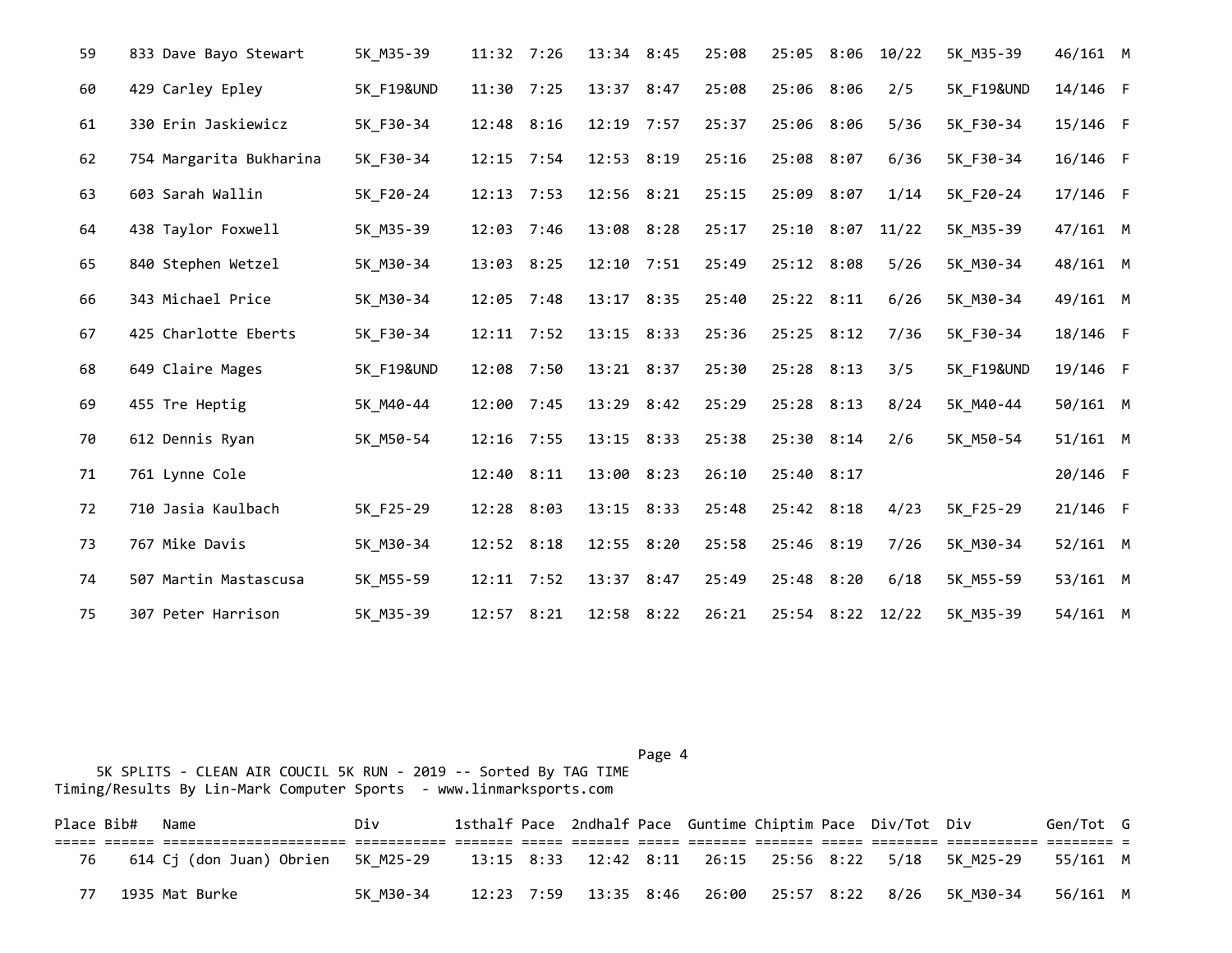| 78  | 458 John Hoffmann       | 5K_M45-49             | 12:14 7:54 | 13:51 8:56 |      | 26:17 | 26:05 8:25   | 4/8              | 5K_M45-49             | 57/161 M   |  |
|-----|-------------------------|-----------------------|------------|------------|------|-------|--------------|------------------|-----------------------|------------|--|
| 79  | 361 Ben Barnes          | 5K_M25-29             | 12:36 8:08 | 13:36 8:47 |      | 26:29 | 26:11 8:27   | 6/18             | 5K_M25-29             | 58/161 M   |  |
| 80  | 746 Genevieve Apfel     | 5K F30-34             | 12:05 7:48 | 14:10 9:09 |      | 26:20 | 26:15 8:28   | 8/36             | 5K F30-34             | 22/146 F   |  |
| 81  | 536 Grant Nussbaum      | 5K M20-24             | 13:14 8:33 | 13:03 8:25 |      | 26:29 | 26:16 8:29   | 4/9              | 5K M20-24             | 59/161 M   |  |
| 82  | 562 Dana Sarcinello     | 5K_F20-24             | 13:00 8:24 | 13:27 8:41 |      | 26:38 | 26:26 8:32   | 2/14             | 5K_F20-24             | 23/146 F   |  |
| 83  | 856 Arun Surendranath   | 5K_M30-34             | 12:34 8:06 | 13:59 9:01 |      | 26:52 | 26:32 8:34   | 9/26             | 5K_M30-34             | 60/161 M   |  |
| 84  | 832 Joe Stern           |                       | 12:53 8:19 | 13:46      | 8:53 | 27:15 | 26:39 8:36   |                  |                       | 61/161 M   |  |
| 85  | 447 K. Elyse Green      | 5K_F30-34             | 12:32 8:05 | 14:10 9:08 |      | 26:46 | 26:41 8:37   | 9/36             | 5K_F30-34             | 24/146 F   |  |
| 86  | 619 Kyle Cassidy        | 5K_M50-54             | 13:23 8:38 | 13:21 8:37 |      | 27:13 | 26:44 8:38   | 3/6              | 5K M50-54             | $62/161$ M |  |
| 87  | 1125 Anthony Scopatz    | 5K_M30-34             | 13:51 8:56 | 12:56 8:21 |      | 27:00 | 26:47 8:39   | 10/26            | 5K_M30-34             | 63/161 M   |  |
| 88  | 606 John Wood           | 5K_M30-34             | 13:12 8:31 | 13:36 8:47 |      | 26:51 | 26:48 8:39   | 11/26            | 5K_M30-34             | 64/161 M   |  |
| 89  | 849 Erin Nardella       | 5K F30-34             | 13:25 8:39 | 13:32 8:44 |      | 27:02 |              | 26:57 8:42 10/36 | 5K F30-34             | 25/146 F   |  |
| 90  | 311 Sara Jane McPhedran | <b>5K F19&amp;UND</b> | 14:05 9:05 | 12:57 8:21 |      | 27:27 | 27:01 8:43   | 4/5              | <b>5K F19&amp;UND</b> | 26/146 F   |  |
| 91  | 304 Megan Keegan        | 5K_F30-34             | 13:57 9:00 | 13:09      | 8:29 | 27:30 | 27:05 8:45   | 11/36            | 5K F30-34             | 27/146 F   |  |
| 92  | 817 Bill Rodebaugh      | 5K_M45-49             | 12:30 8:04 | 14:39 9:27 |      | 27:38 | 27:08 8:45   | 5/8              | 5K_M45-49             | 65/161 M   |  |
| 93  | 344 Shuning Zhao        | 5K_F30-34             | 13:24 8:39 | 13:46 8:53 |      | 27:30 | $27:10$ 8:46 | 12/36            | 5K_F30-34             | 28/146 F   |  |
| 94  | 792 Josef Kaplan        | 5K_M30-34             | 14:03 9:04 | 13:22 8:38 |      | 27:39 |              | 27:25 8:51 12/26 | 5K_M30-34             | 66/161 M   |  |
| 95  | 550 Brian Rankin        | 5K_M55-59             | 14:14 9:11 | 13:13 8:31 |      | 27:35 | 27:26 8:51   | 7/18             | 5K_M55-59             | 67/161 M   |  |
| 96  | 851 Jose Paulino        | 5K F45-49             | 13:57 9:00 | 13:30      | 8:43 | 28:00 | 27:27 8:52   | 1/8              | 5K F45-49             | 29/146 F   |  |
| 97  | 772 David Dlugosz       |                       | 12:43 8:13 | 14:49 9:33 |      | 27:45 | 27:31 8:53   |                  |                       | 68/161 M   |  |
| 98  | 721 Andrew Ng           | 5K_M20-24             | 12:07 7:49 | 15:26 9:58 |      | 27:53 | 27:33 8:54   | 5/9              | 5K M20-24             | 69/161 M   |  |
| 99  | 766 Steven Datlof       | 5K M60-69             | 13:46 8:53 | 13:49 8:55 |      | 27:55 | 27:34 8:54   | 3/15             | 5K M60-69             | 70/161 M   |  |
| 100 | 845 Victoria Cooper     | 5K F30-34             | 13:14 8:32 | 14:21 9:16 |      | 27:56 |              | 27:34 8:54 13/36 | 5K_F30-34             | 30/146 F   |  |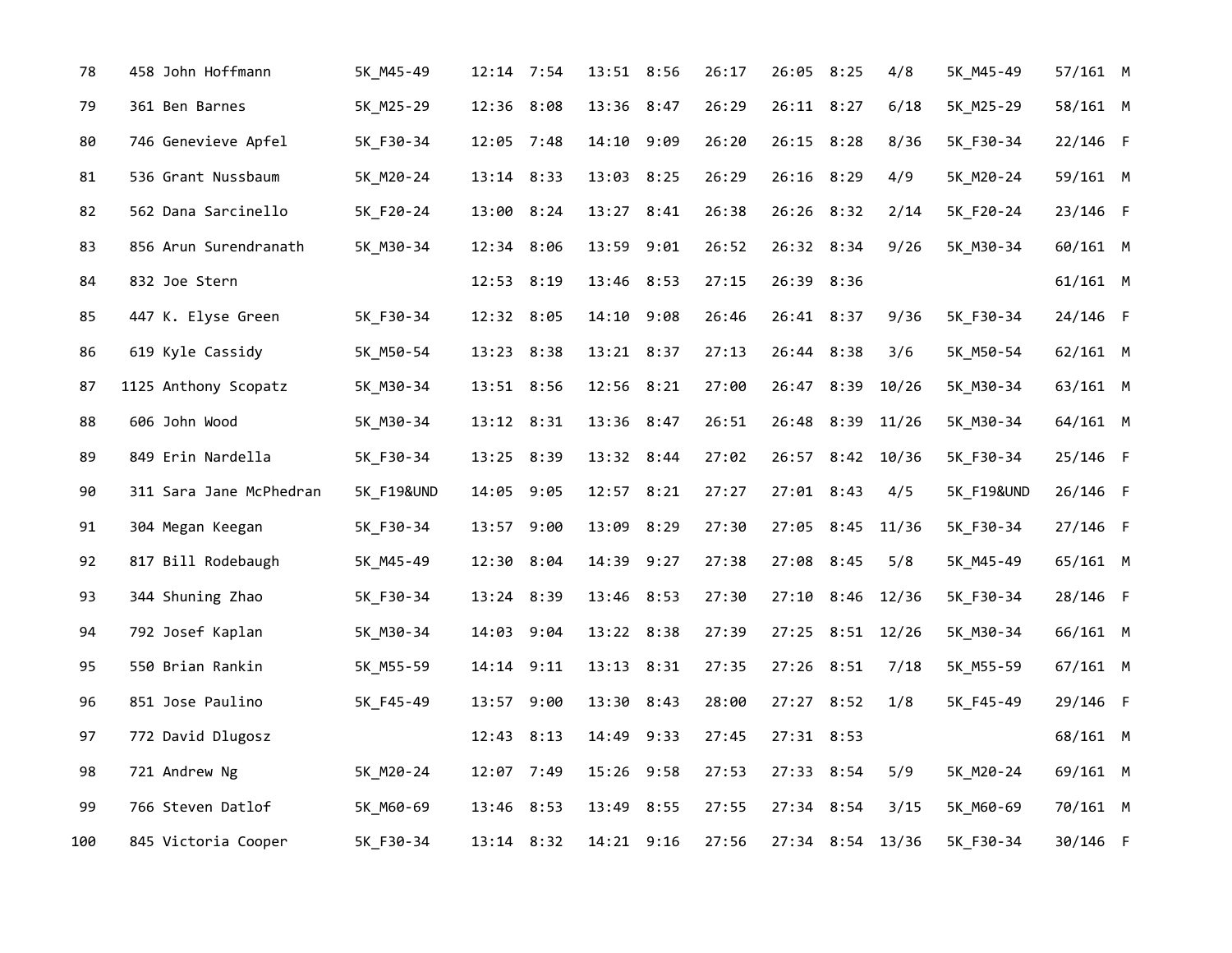## 5K SPLITS - CLEAN AIR COUCIL 5K RUN - 2019 -- Sorted By TAG TIME Timing/Results By Lin-Mark Computer Sports - www.linmarksports.com

| Place Bib#<br>===== | Name                                       | Div                      |            |      |            |                      |       |            |            | 1sthalf Pace 2ndhalf Pace Guntime Chiptim Pace Div/Tot Div |                          | Gen/Tot G          |  |
|---------------------|--------------------------------------------|--------------------------|------------|------|------------|----------------------|-------|------------|------------|------------------------------------------------------------|--------------------------|--------------------|--|
| 101                 | =======================<br>335 Regan Buker | ===========<br>5K F40-44 | 13:36 8:46 |      | 14:03      | <b>EEEEE</b><br>9:04 | 28:08 |            | 27:38 8:55 | ======= ======= ===== ========<br>3/13                     | ===========<br>5K_F40-44 | ==== =<br>31/146 F |  |
| 102                 | 514 Kim McHugh                             | 5K F50-54                | 14:00      | 9:02 | 13:46 8:53 |                      | 27:49 | 27:45 8:57 |            | 1/8                                                        | 5K F50-54                | 32/146 F           |  |
| 103                 | 303 Seth Broughton                         | 5K_M30-34                | 13:56 8:59 |      | 13:52 8:57 |                      | 28:12 |            | 27:47 8:58 | 13/26                                                      | 5K M30-34                | 71/161 M           |  |
| 104                 | 301 George Broughton                       | 5K M60-69                | 13:46 8:53 |      | 14:03 9:04 |                      | 28:05 | 27:49 8:59 |            | 4/15                                                       | 5K_M60-69                | 72/161 M           |  |
| 105                 | 848 Devon Mays                             | 5K_M25-29                | 12:51 8:18 |      | 15:01 9:41 |                      | 27:52 | 27:52 9:00 |            | 7/18                                                       | 5K_M25-29                | 73/161 M           |  |
| 106                 | 352 Kristen Suzda                          | 5K_F35-39                | 13:16 8:34 |      | 14:43 9:30 |                      | 28:19 |            | 27:58 9:02 | 3/19                                                       | 5K_F35-39                | 33/146 F           |  |
| 107                 | 831 Evita Staton                           | 5K_F55-59                | 13:17 8:35 |      | 14:46 9:31 |                      | 28:42 |            | 28:03 9:03 | 1/3                                                        | 5K_F55-59                | 34/146 F           |  |
| 108                 | 650 Jane Morley                            | 5K F35-39                | 14:07 9:07 |      | 13:59 9:02 |                      | 28:37 |            | 28:06 9:04 | 4/19                                                       | 5K F35-39                | 35/146 F           |  |
| 109                 | 379 Jo Buyske                              | 5K F55-59                | 13:41 8:50 |      | 14:25 9:18 |                      | 28:36 |            | 28:06 9:04 | 2/3                                                        | 5K F55-59                | 36/146 F           |  |
| 110                 | 549 John Ranalli                           | 5K M60-69                | 13:42 8:50 |      | 14:27      | 9:19                 | 28:15 |            | 28:08 9:05 | 5/15                                                       | 5K M60-69                | 74/161 M           |  |
| 111                 | 702 Tom Handza                             | 5K M60-69                | 13:50 8:56 |      | 14:18 9:14 |                      | 28:37 | 28:08 9:05 |            | 6/15                                                       | 5K M60-69                | 75/161 M           |  |
| 112                 | 758 Robert Cheetham                        | 5K M50-54                | 14:00 9:02 |      | 14:09      | 9:08                 | 28:13 | 28:08 9:05 |            | 4/6                                                        | 5K M50-54                | 76/161 M           |  |
| 113                 | 486 Megan Leahy                            | 5K_F20-24                | 13:52 8:57 |      | 14:21 9:16 |                      | 28:40 |            | 28:12 9:06 | 3/14                                                       | 5K_F20-24                | 37/146 F           |  |
| 114                 | 579 Taylor Stroili                         | 5K_F20-24                | 12:57 8:22 |      | 15:25 9:57 |                      | 28:51 |            | 28:22 9:09 | 4/14                                                       | 5K_F20-24                | 38/146 F           |  |
| 115                 | 477 Stephen Kolter                         | 5K_M40-44                | 13:15 8:33 |      | 15:08 9:46 |                      | 28:35 |            | 28:22 9:09 | 9/24                                                       | 5K_M40-44                | 77/161 M           |  |
| 116                 | 854 Jeff Simmons                           | 5K_M35-39                | 13:46 8:53 |      | 14:41 9:28 |                      | 28:48 |            |            | 28:27 9:11 13/22                                           | 5K_M35-39                | 78/161 M           |  |
| 117                 | 325 Edward Braun                           | 5K M60-69                | 13:57      | 9:00 | 14:33 9:24 |                      | 28:42 |            | 28:30 9:12 | 7/15                                                       | 5K M60-69                | 79/161 M           |  |
| 118                 | 872 Lindsay Walters                        | 5K F30-34                | 13:33      | 8:45 | 15:01 9:41 |                      | 28:37 |            | 28:33 9:13 | 14/36                                                      | 5K F30-34                | 39/146 F           |  |
| 119                 | 813 Vincent O'Neil                         | 5K_M35-39                | 13:34      | 8:45 | 15:04      | 9:43                 | 43:52 |            | 28:37 9:14 | 14/22                                                      | 5K M35-39                | 80/161 M           |  |
| 120                 | 442 Sarah Galang                           | 5K F20-24                | 13:26 8:40 |      | 15:13 9:49 |                      | 28:43 |            | 28:38 9:15 | 5/14                                                       | 5K F20-24                | 40/146 F           |  |

## Page 5 and 2012 and 2012 and 2012 and 2012 and 2012 and 2012 and 2012 and 2012 and 2012 and 2012 and 2012 and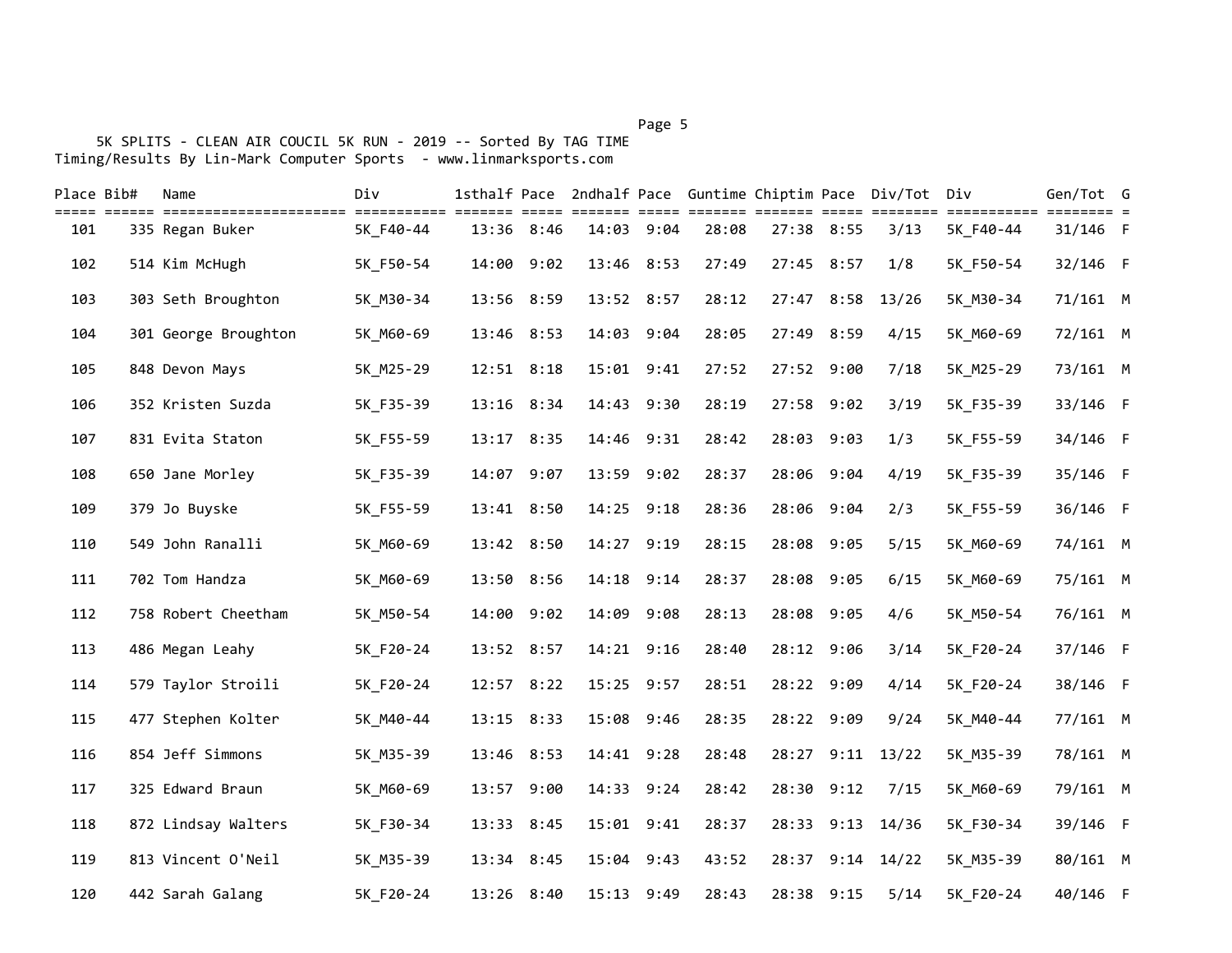| 121 | 1862 Wesley Forsythe | 5K M40-44 |              | 14:16 9:12 14:23 9:17 | 28:55 | 28:39 9:15 10/24 |     | 5K M40-44 | 81/161 M |  |
|-----|----------------------|-----------|--------------|-----------------------|-------|------------------|-----|-----------|----------|--|
| 122 | 312 Susan McPhedran  | 5K F50-54 | 14:07 9:07   | 14:37 9:26            | 29:10 | 28:44 9:17       | 2/8 | 5K F50-54 | 41/146 F |  |
| 123 | 875 Kelly Phillips   | 5K F30-34 | 14:04 9:05   | $14:45$ 9:31          | 29:10 | 28:48 9:18 15/36 |     | 5K F30-34 | 42/146 F |  |
| 124 | 868 Lisa Odonnell    | 5K F30-34 | $14:15$ 9:12 | 14:33 9:24            | 29:10 | 28:48 9:18 16/36 |     | 5K F30-34 | 43/146 F |  |
| 125 | 844 Heather Woods    | 5K F30-34 | 13:44 8:52   | 15:08 9:46            | 29:09 | 28:51 9:19 17/36 |     | 5K F30-34 | 44/146 F |  |

Page 6 and the contract of the contract of the contract of the contract of the contract of the contract of the 5K SPLITS - CLEAN AIR COUCIL 5K RUN - 2019 -- Sorted By TAG TIME Timing/Results By Lin-Mark Computer Sports - www.linmarksports.com

| Place Bib# | Name                    | Div       | 1sthalf Pace |      |             |                |       |            | 2ndhalf Pace Guntime Chiptim Pace Div/Tot Div |           | Gen/Tot G  |  |
|------------|-------------------------|-----------|--------------|------|-------------|----------------|-------|------------|-----------------------------------------------|-----------|------------|--|
| 126        | 801 Jack (john) McCoach | 5K_M55-59 | 13:59 9:02   |      |             | $15:03$ $9:43$ | 29:18 | 29:02 9:22 | 8/18                                          | 5K M55-59 | $82/161$ M |  |
| 127        | 786 Matthew Jennis      | 5K_M30-34 | 13:53        | 8:58 |             | 15:11 9:48     | 29:27 | 29:03 9:23 | 14/26                                         | 5K M30-34 | 83/161 M   |  |
| 128        | 390 Jufen Jen Chung     | 5K_F35-39 | 14:43        | 9:30 |             | 14:21 9:16     | 29:38 | 29:04 9:23 | 5/19                                          | 5K F35-39 | 45/146 F   |  |
| 129        | 655 Craig Gsell         | 5K_M45-49 | 14:07        | 9:06 |             | 15:04 9:43     | 29:33 | 29:10 9:25 | 6/8                                           | 5K M45-49 | 84/161 M   |  |
| 130        | 654 Penny Gsell         | 5K F20-24 | 14:39 9:27   |      |             | 14:34 9:24     | 29:34 | 29:12 9:25 | 6/14                                          | 5K_F20-24 | 46/146 F   |  |
| 131        | 340 Lauren Kroll        | 5K_F25-29 | 13:46 8:53   |      |             | 15:29 10:00    | 29:33 | 29:15 9:26 | 5/23                                          | 5K F25-29 | 47/146 F   |  |
| 132        | 329 Kelly Heilmann      | 5K F35-39 | 14:07        | 9:06 |             | $15:10$ $9:47$ | 29:48 | 29:17 9:27 | 6/19                                          | 5K F35-39 | 48/146 F   |  |
| 133        | 465 Shelly Jones        | 5K F50-54 | 14:03 9:04   |      |             | 15:21 9:55     | 29:40 | 29:24 9:29 | 3/8                                           | 5K F50-54 | 49/146 F   |  |
| 134        | 403 Charles Craige      | 5K_M55-59 | 14:20 9:15   |      |             | 15:06 9:45     | 29:29 | 29:26 9:30 | 9/18                                          | 5K_M55-59 | 85/161 M   |  |
| 135        | 310 Natasha Kassell     | 5K_F50-54 | 14:46 9:32   |      |             | 14:47 9:33     | 29:59 | 29:33 9:32 | 4/8                                           | 5K F50-54 | 50/146 F   |  |
| 136        | 617 Ezana Befekadu      | 5K M20-24 | 13:40        | 8:49 |             | 15:54 10:16    | 29:37 | 29:34 9:33 | 6/9                                           | 5K_M20-24 | 86/161 M   |  |
| 137        | 711 Ashley Lester       | 5K_F35-39 | 13:55 8:59   |      |             | 15:52 10:15    | 29:57 | 29:46 9:37 | 7/19                                          | 5K F35-39 | 51/146 F   |  |
| 138        | 454 John Hayburn        | 5K M60-69 | 14:14 9:11   |      | 15:35 10:03 |                | 30:12 | 29:48 9:37 | 8/15                                          | 5K M60-69 | 87/161 M   |  |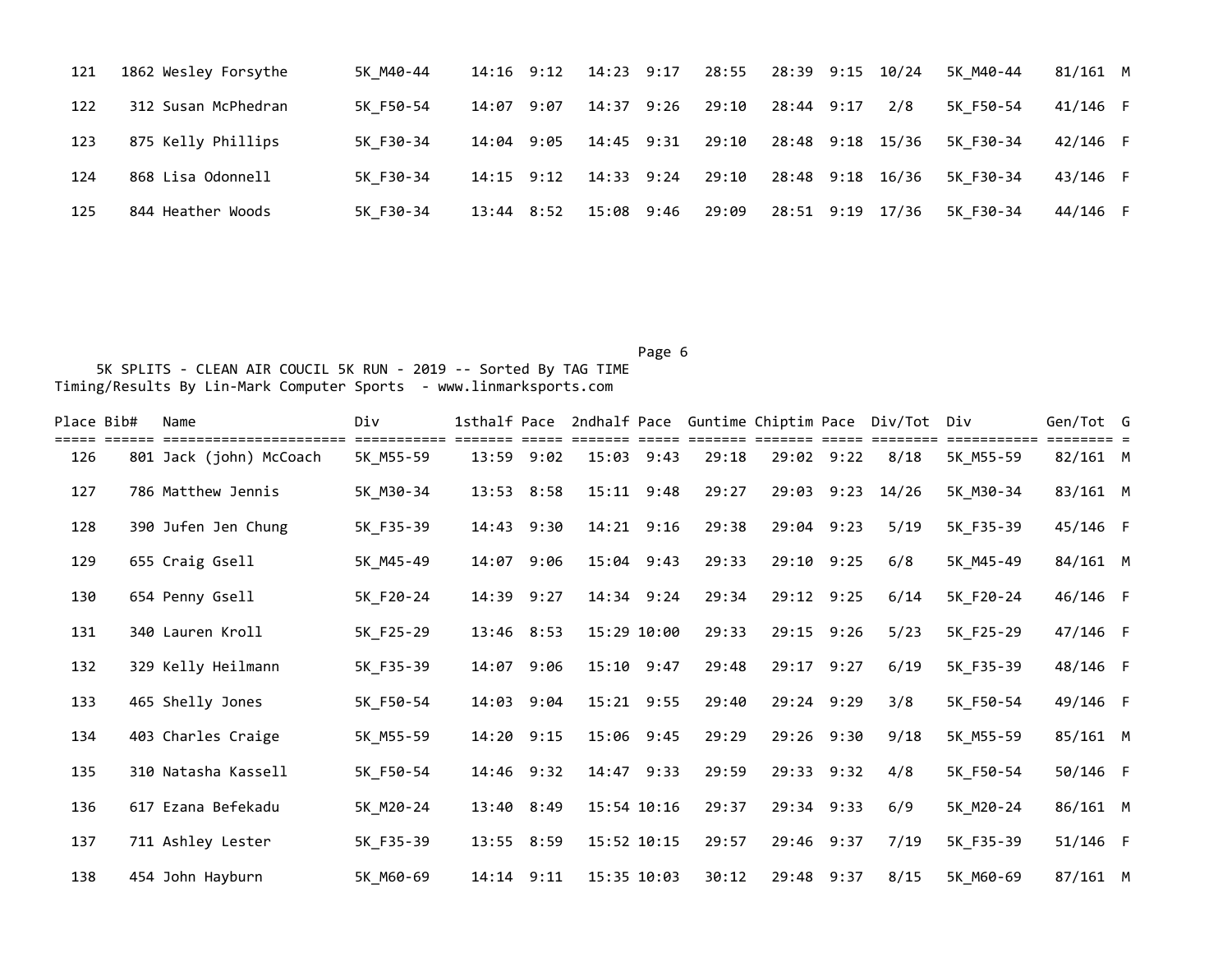| 139 | 659 Marc Primelo       | 5K M20-24 | 13:19<br>8:36 | 16:32 10:40   | 30:20 | 29:51 9:38 |                  | 7/9   | 5K M20-24 | 88/161 M |  |
|-----|------------------------|-----------|---------------|---------------|-------|------------|------------------|-------|-----------|----------|--|
| 140 | 397 Garth Connor       | 5K M60-69 | $14:21$ 9:15  | 15:37 10:05   | 30:10 | 29:58 9:40 |                  | 9/15  | 5K_M60-69 | 89/161 M |  |
| 141 | 616 Melissa Fahnestock | 5K_F25-29 | $14:25$ 9:18  | 15:34 10:03   | 30:24 | 29:58 9:40 |                  | 6/23  | 5K F25-29 | 52/146 F |  |
| 142 | 709 Sara Hayes         | 5K F40-44 | 14:17<br>9:13 | 15:42 10:08   | 30:36 | 29:58 9:40 |                  | 4/13  | 5K F40-44 | 53/146 F |  |
| 143 | 785 Thanh Ho           | 5K F40-44 | 14:42 9:29    | 15:19 9:53    | 30:36 | 30:01 9:41 |                  | 5/13  | 5K F40-44 | 54/146 F |  |
| 144 | 302 Nancy Broughton    | 5K F60-69 | 14:44 9:31    | 15:18 9:53    | 30:27 | 30:02 9:42 |                  | 1/11  | 5K F60-69 | 55/146 F |  |
| 145 | 538 Patrick O'Brien    | 5K M40-44 | 15:55 10:16   | 14:08<br>9:07 | 30:22 | 30:03      | 9:42             | 11/24 | 5K M40-44 | 90/161 M |  |
| 146 | 537 Kevin Obrien       | 5K M60-69 | $14:25$ 9:18  | 15:38 10:05   | 30:23 | 30:03 9:42 |                  | 10/15 | 5K M60-69 | 91/161 M |  |
| 147 | 498 Peter Lois         | 5K_M30-34 | 46:42 30:08   |               | 30:06 |            | 30:06 9:43 15/26 |       | 5K_M30-34 | 92/161 M |  |
| 148 | 485 Kevin Leahy        | 5K M55-59 | 15:09<br>9:46 | 14:58 9:40    | 30:33 | 30:06 9:43 |                  | 10/18 | 5K M55-59 | 93/161 M |  |
| 149 | 506 Lee Martin         | 5K M25-29 | 46:43 30:09   |               | 30:08 | 30:08      | 9:43             | 8/18  | 5K M25-29 | 94/161 M |  |
| 150 | 544 Larry Puccio       | 5K M35-39 | 14:47<br>9:32 | 15:22 9:55    | 30:53 | 30:08      | 9:43             | 15/22 | 5K_M35-39 | 95/161 M |  |

| Place Bib# | Name                   | Div       |                |                |       |              | 1sthalf Pace 2ndhalf Pace Guntime Chiptim Pace Div/Tot Div |           | Gen/Tot G |  |
|------------|------------------------|-----------|----------------|----------------|-------|--------------|------------------------------------------------------------|-----------|-----------|--|
| 151        | 745 Giuliano Apadula   |           | 15:46 10:10    | $14:23$ 9:17   | 30:40 | 30:08 9:44   |                                                            |           | 96/161 M  |  |
| 152        | 504 Gina Manaresi      | 5K F20-24 | 14:00 9:02     | 16:09 10:25    | 30:15 | 30:08 9:44   | 7/14                                                       | 5K F20-24 | 56/146 F  |  |
| 153        | 804 William McLaughlin |           | $14:32$ $9:22$ | 15:41 10:07    | 30:35 | $30:12$ 9:45 |                                                            |           | 97/161 M  |  |
| 154        | 784 Jessica Harrington | 5K F20-24 | $13:46$ $8:53$ | 16:31 10:39    | 30:21 | 30:16 9:46   | 8/14                                                       | 5K F20-24 | 57/146 F  |  |
| 155        | 572 Pilar Smith        | 5K F30-34 | $15:21$ 9:54   | $15:03$ $9:43$ | 31:08 | $30:24$ 9:49 | 18/36                                                      | 5K F30-34 | 58/146 F  |  |
| 156        | 529 Ian Murray         | 5K M30-34 | 16:03 10:22    | $14:21$ 9:16   | 31:12 | $30:24$ 9:49 | 16/26                                                      | 5K M30-34 | 98/161 M  |  |
| 157        | 479 Geoffrey Kristof   | 5K M40-44 | 14:42 9:29     | 15:52 10:15    | 30:45 | 30:34 9:52   | 12/24                                                      | 5K M40-44 | 99/161 M  |  |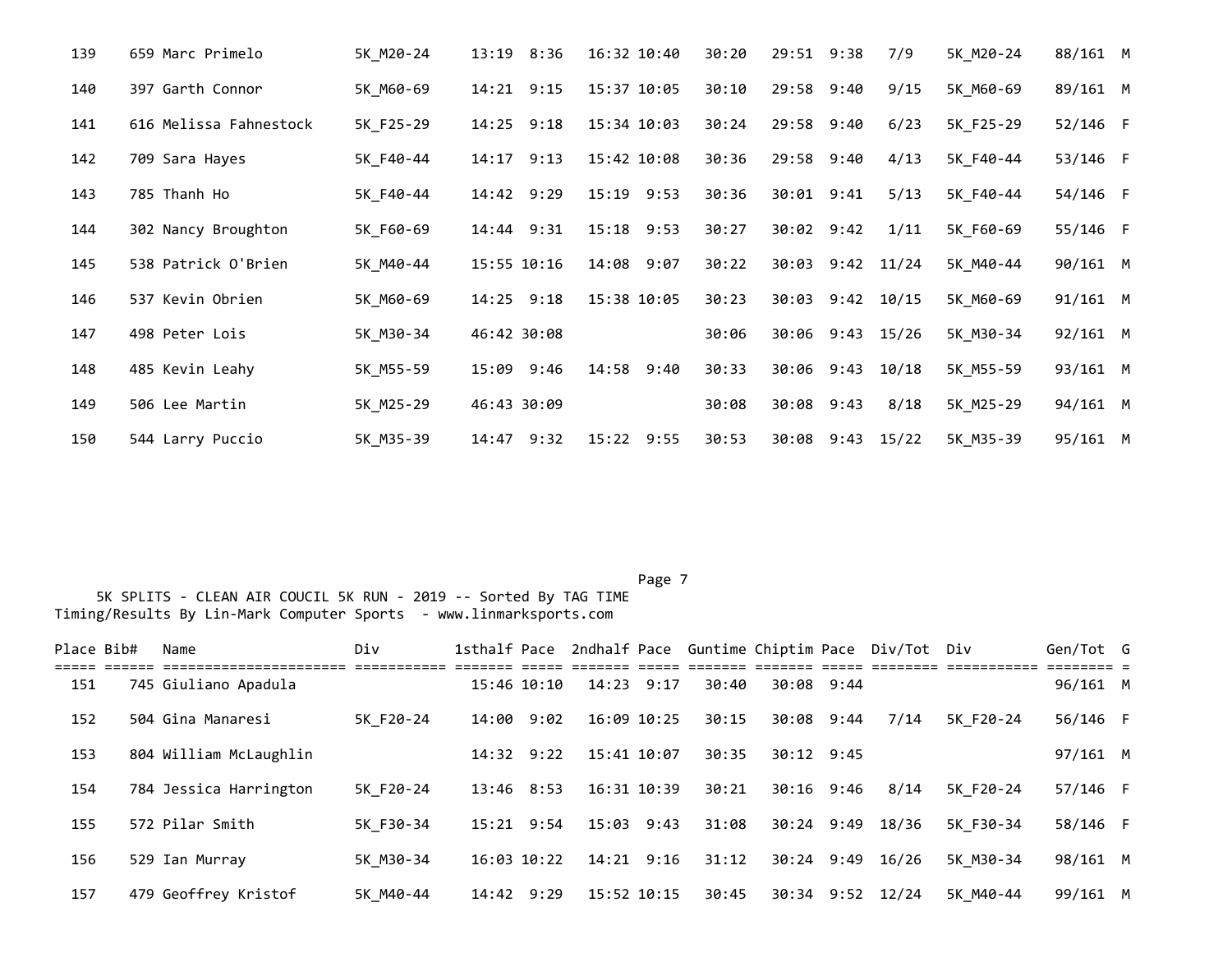| 158 | 388 Howard Chattley     | 5K_M35-39             | 14:29 9:21  | 16:15 10:29 | 30:49 | 30:44 9:55 16/22  |       | 5K_M35-39             | 100/161 M  |  |
|-----|-------------------------|-----------------------|-------------|-------------|-------|-------------------|-------|-----------------------|------------|--|
| 159 | 781 Melanie Gebhardt    | 5K_F30-34             | 16:06 10:23 | 14:41 9:28  | 31:24 | 30:46 9:56 19/36  |       | 5K F30-34             | 59/146 F   |  |
| 160 | 713 Shauna Strubinger   | 5K F25-29             | 14:40 9:28  | 16:11 10:26 | 31:09 | 30:50 9:57        | 7/23  | 5K F25-29             | 60/146 F   |  |
| 161 | 349 Joe Healy           | 5K M55-59             | 15:06 9:44  | 15:51 10:14 | 31:24 | 30:56 9:59        | 11/18 | 5K M55-59             | 101/161 M  |  |
| 162 | 386 Donald Charles      | 5K M60-69             | 15:01 9:42  | 15:55 10:17 | 31:20 | 30:56 9:59        | 11/15 | 5K M60-69             | 102/161 M  |  |
| 163 | 350 Kaitlin Healy       | 5K_F25-29             | 15:08 9:46  | 15:49 10:12 | 31:24 | 30:56 9:59        | 8/23  | 5K_F25-29             | $61/146$ F |  |
| 164 | 862 Megan Burke         |                       | 15:10 9:47  | 15:47 10:11 | 31:01 | 30:57 9:59        |       |                       | 62/146 F   |  |
| 165 | 443 Jillian Gallagher   | 5K F40-44             | 15:19 9:53  | 15:39 10:06 | 31:04 | 30:58 10:00       | 6/13  | 5K F40-44             | 63/146 F   |  |
| 166 | 419 Natalie Duminiak    | <b>5K F19&amp;UND</b> | 15:20 9:53  | 15:39 10:06 | 31:04 | 30:58 10:00       | 5/5   | <b>5K F19&amp;UND</b> | 64/146 F   |  |
| 167 | 421 Robert Duminiak     | 5K M40-44             | 15:22 9:55  | 15:38 10:05 | 31:05 | 30:59 10:00       | 13/24 | 5K M40-44             | 103/161 M  |  |
| 168 | 565 Alecia Seliga       | 5K_F25-29             | 14:33 9:23  | 16:29 10:38 | 31:09 | 31:01 10:01       | 9/23  | 5K F25-29             | 65/146 F   |  |
| 169 | 460 Olivia Hopkins      | 5K F25-29             | 15:33 10:02 | 15:29 10:00 | 31:44 | 31:01 10:01       | 10/23 | 5K F25-29             | 66/146 F   |  |
| 170 | 780 Kristin Foldes      |                       | 15:08 9:46  | 16:04 10:22 | 31:41 | 31:11 10:04       |       |                       | 67/146 F   |  |
| 171 | 718 Eric Koetas         | 5K M25-29             | 15:21 9:54  | 15:59 10:19 | 31:40 | 31:20 10:07       | 9/18  | 5K M25-29             | 104/161 M  |  |
| 172 | 513 Elaine McGoldrick   | 5K F60-69             | 15:44 10:09 | 15:37 10:05 | 31:56 | 31:21 10:07       | 2/11  | 5K F60-69             | 68/146 F   |  |
| 173 | 755 Richard Burkeholder | 5K M40-44             | 13:40 8:49  | 17:45 11:27 | 31:41 | 31:25 10:08       | 14/24 | 5K M40-44             | 105/161 M  |  |
| 174 | 398 Teri Connor         | 5K F60-69             | 14:43 9:30  | 16:44 10:48 | 31:39 | 31:27 10:09       | 3/11  | 5K F60-69             | 69/146 F   |  |
| 175 | 530 Samantha Murray     | 5K F25-29             | 16:10 10:26 | 15:27 9:58  | 32:25 | 31:36 10:12 11/23 |       | 5K F25-29             | 70/146 F   |  |

Page 8 and 2012 and 2012 and 2012 and 2012 and 2012 and 2012 and 2012 and 2012 and 2012 and 2012 and 2012 and

 5K SPLITS - CLEAN AIR COUCIL 5K RUN - 2019 -- Sorted By TAG TIME Timing/Results By Lin-Mark Computer Sports - www.linmarksports.com

Place Bib# Name  $Div$  Div 1sthalf Pace 2ndhalf Pace Guntime Chiptim Pace Div/Tot Div Gen/Tot G ===== ====== ====================== =========== ======= ===== ======= ===== ======= ======= ===== ======== =========== ======== =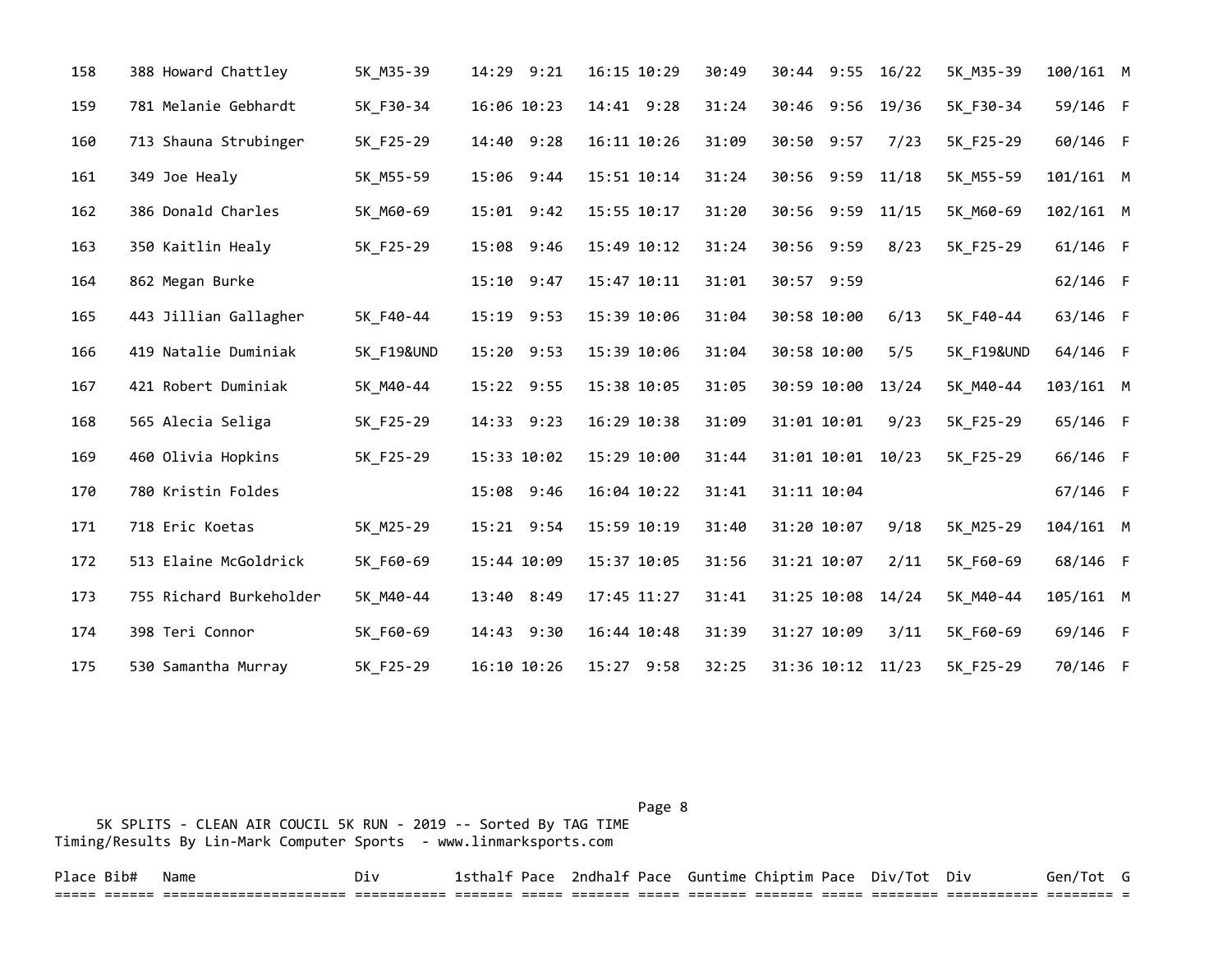| 176 | 416 Kevin Doyle        | 5K_M20-24             | 16:04 10:22 | 15:34 10:03 | 32:25 | 31:37 10:12       | 8/9   | 5K_M20-24  | 106/161 M   |  |
|-----|------------------------|-----------------------|-------------|-------------|-------|-------------------|-------|------------|-------------|--|
| 177 | 334 Oliver Yu          | 5K_M30-34             | 16:17 10:31 | 15:28 9:59  | 32:46 | 31:44 10:15       | 17/26 | 5K_M30-34  | 107/161 M   |  |
| 178 | 867 Stephen Loester    | 5K_M35-39             | 15:14 9:50  | 16:34 10:41 | 32:14 | 31:47 10:15       | 17/22 | 5K_M35-39  | 108/161 M   |  |
| 179 | 457 Chase Hoffmann     | <b>5K M19&amp;UND</b> | 15:01 9:41  | 17:15 11:08 | 32:25 | 32:15 10:25       | 5/7   | 5K_M19&UND | 109/161 M   |  |
| 180 | 859 Junko Wells        | 5K_F40-44             | 16:00 10:19 | 16:21 10:33 | 33:02 | 32:20 10:26       | 7/13  | 5K_F40-44  | 71/146 F    |  |
| 181 | 858 James Wells        | 5K_M40-44             | 16:01 10:20 | 16:21 10:33 | 33:03 | 32:21 10:27       | 15/24 | 5K_M40-44  | 110/161 M   |  |
| 182 | 720 Liwen Mao          | 5K_M30-34             | 14:31 9:22  | 17:52 11:31 | 32:39 | 32:22 10:27       | 18/26 | 5K_M30-34  | $111/161$ M |  |
| 183 | 378 Sophie Buttiens    | 5K_F30-34             | 15:43 10:09 | 16:41 10:46 | 32:48 | 32:24 10:27       | 20/36 | 5K_F30-34  | 72/146 F    |  |
| 184 | 545 Eric Quick         | 5K_M35-39             | 15:44 10:09 | 16:40 10:46 | 32:48 | 32:24 10:27       | 18/22 | 5K_M35-39  | $112/161$ M |  |
| 185 | 450 Lisa Hallowell     | 5K_F35-39             | 14:51 9:35  | 17:34 11:20 | 32:42 | 32:24 10:28       | 8/19  | 5K_F35-39  | 73/146 F    |  |
| 186 | 473 Amanda Kistler     | 5K_F25-29             | 14:53 9:36  | 17:33 11:19 | 32:33 | 32:25 10:28       | 12/23 | 5K_F25-29  | 74/146 F    |  |
| 187 | 484 Nick Lanzilotti    | 5K_M25-29             | 14:52 9:36  | 17:34 11:20 | 32:34 | 32:26 10:28       | 10/18 | 5K_M25-29  | 113/161 M   |  |
| 188 | 847 Paul Farber        | 5K_M35-39             | 17:40 11:24 | 14:48 9:33  | 33:05 | 32:27 10:28       | 19/22 | 5K_M35-39  | 114/161 M   |  |
| 189 | 415 Jim Donohue        | 5K_M25-29             | 15:13 9:49  | 17:17 11:09 | 33:05 | 32:29 10:29       | 11/18 | 5K_M25-29  | 115/161 M   |  |
| 190 | 539 Kate O'Mahony      | 5K_F25-29             | 15:22 9:55  | 17:07 11:03 | 33:05 | 32:29 10:29       | 13/23 | 5K_F25-29  | 75/146 F    |  |
| 191 | 823 Kelly Sanger       | 5K_F30-34             | 16:08 10:25 | 16:23 10:35 | 32:47 | 32:31 10:30 21/36 |       | 5K_F30-34  | 76/146 F    |  |
| 192 | 528 Shajee Muhammad    | 5K_M60-69             | 15:50 10:13 | 16:43 10:47 | 32:46 | 32:33 10:30 12/15 |       | 5K_M60-69  | 116/161 M   |  |
| 193 | 411 Michael Di Modugno | 5K_M35-39             | 14:49 9:34  | 17:48 11:29 | 32:45 | 32:37 10:32 20/22 |       | 5K_M35-39  | 117/161 M   |  |
| 194 | 658 James Visker       | 5K_M30-34             | 15:37 10:04 | 17:05 11:02 | 33:30 | 32:41 10:33 19/26 |       | 5K_M30-34  | 118/161 M   |  |
| 195 | 747 Bethany Bender     |                       | 16:50 10:52 | 15:54 10:16 | 33:07 | 32:44 10:34       |       |            | 77/146 F    |  |
| 196 | 380 Natasha Cahill     | 5K_F35-39             | 15:25 9:57  | 17:19 11:11 | 33:12 | 32:44 10:34       | 9/19  | 5K_F35-39  | 78/146 F    |  |
| 197 | 791 Rachael Kane       | 5K_F30-34             | 16:09 10:25 | 16:36 10:43 | 33:00 | 32:44 10:34 22/36 |       | 5K_F30-34  | 79/146 F    |  |
| 198 | 320 Victoria Flemming  | 5K_F35-39             | 15:54 10:16 | 16:54 10:54 | 33:28 | 32:48 10:35       | 10/19 | 5K_F35-39  | 80/146 F    |  |
| 199 | 475 Madelyn Koch       | 5K_F25-29             | 15:40 10:07 | 17:10 11:04 | 33:15 | 32:49 10:36       | 14/23 | 5K F25-29  | 81/146 F    |  |
| 200 | 418 Leah Duford        | 5K_F20-24             | 16:13 10:28 | 16:44 10:48 | 33:03 | 32:57 10:38       | 9/14  | 5K F20-24  | 82/146 F    |  |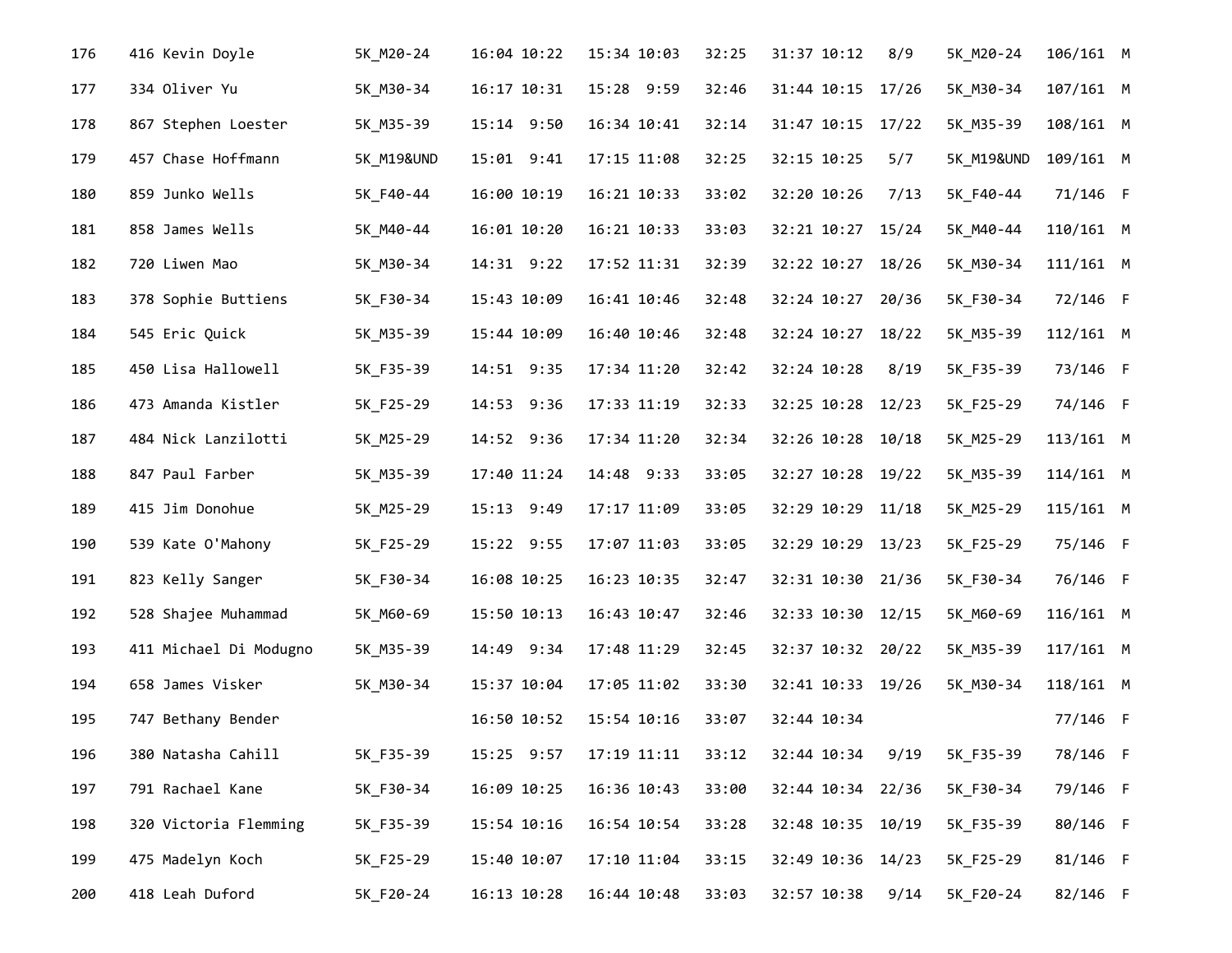Page 9 - Page 9 - Page 9 - Page 9 - Page 9 - Page 9 - Page 9 - Page 9 - Page 9 - Page 9

| Place Bib# | Name                                           | Div                       |             |             | 1sthalf Pace 2ndhalf Pace Guntime Chiptim Pace Div/Tot Div |                                  |             |             |                               |                                | Gen/Tot G   |  |
|------------|------------------------------------------------|---------------------------|-------------|-------------|------------------------------------------------------------|----------------------------------|-------------|-------------|-------------------------------|--------------------------------|-------------|--|
| 201        | --------------------<br>818 Jonathan Rodebaugh | ===========<br>5K_M19&UND |             | 15:21 9:54  | 17:39 11:23                                                | $=$ $=$ $=$ $=$ $=$ $=$<br>33:30 | 32:59 10:39 |             | ======= ===== ========<br>6/7 | =========== ====<br>5K M19&UND | 119/161 M   |  |
| 202        | 534 Erika Nordquist                            | 5K_F20-24                 | 17:01 10:59 |             | 16:03 10:21                                                | 33:10                            |             | 33:03 10:40 | 10/14                         | 5K F20-24                      | 83/146 F    |  |
| 203        | 824 Ashley Schalleur                           | 5K_F30-34                 | 16:43 10:47 |             | 16:24 10:35                                                | 33:18                            |             |             | 33:07 10:41 23/36             | 5K_F30-34                      | 84/146 F    |  |
| 204        | 405 Stacy Dang                                 | 5K_F30-34                 | 16:38 10:44 |             | 16:31 10:40                                                | 33:42                            |             |             | 33:08 10:42 24/36             | 5K_F30-34                      | 85/146 F    |  |
| 205        | 448 Jacob Greenawalt                           | 5K M25-29                 |             | 15:24 9:56  | 17:46 11:28                                                | 33:19                            |             | 33:09 10:42 | 12/18                         | 5K M25-29                      | 120/161 M   |  |
| 206        | 535 Jessica Noseworthy                         | 5K F30-34                 | 16:38 10:44 |             | 16:35 10:42                                                | 33:47                            |             | 33:12 10:43 | 25/36                         | 5K F30-34                      | 86/146 F    |  |
| 207        | 602 Adenike Walker                             | 5K_F45-49                 | 17:40 11:24 |             | 15:43 10:08                                                | 34:00                            | 33:22 10:46 |             | 2/8                           | 5K_F45-49                      | 87/146 F    |  |
| 208        | 451 Michael Holmes                             | 5K_M40-44                 |             | 16:23 10:34 | 17:02 10:59                                                | 33:42                            |             | 33:24 10:47 | 16/24                         | 5K_M40-44                      | 121/161 M   |  |
| 209        | 563 Michael Sarcinello                         | 5K M55-59                 | 16:46 10:49 |             | 16:39 10:44                                                | 33:35                            |             | 33:24 10:47 | 12/18                         | 5K M55-59                      | $122/161$ M |  |
| 210        | 404 Sarah Crumling                             | 5K_F25-29                 | 16:00 10:20 |             | 17:32 11:19                                                | 33:41                            |             | 33:31 10:49 | 15/23                         | 5K_F25-29                      | 88/146 F    |  |
| 211        | 578 Jonathan Stillwell                         | 5K_M60-69                 | 16:18 10:31 |             | 17:22 11:12                                                | 34:16                            |             |             | 33:40 10:52 13/15             | 5K_M60-69                      | 123/161 M   |  |
| 212        | 571 Eric Smith                                 | 5K_M35-39                 | 16:43 10:47 |             | 16:59 10:57                                                | 34:01                            |             |             | 33:41 10:52 21/22             | 5K_M35-39                      | 124/161 M   |  |
| 213        | 573 Stacey Smith                               | 5K_F35-39                 | 16:43 10:47 |             | 17:00 10:58                                                | 34:02                            |             | 33:42 10:53 | 11/19                         | 5K_F35-39                      | 89/146 F    |  |
| 214        | 362 Paul Barnhart                              | 5K_M55-59                 | 16:06 10:23 |             | 17:40 11:24                                                | 33:53                            |             |             | 33:45 10:54 13/18             | 5K_M55-59                      | 125/161 M   |  |
| 215        | 570 Denyce Smith                               | 5K_F35-39                 |             | 17:00 10:58 | 16:46 10:49                                                | 34:07                            |             |             | 33:45 10:54 12/19             | 5K_F35-39                      | 90/146 F    |  |
| 216        | 790 Steve Jouflas                              | 5K_M35-39                 | 18:12 11:44 |             | 15:38 10:05                                                | 33:59                            |             | 33:49 10:55 | 22/22                         | 5K_M35-39                      | 126/161 M   |  |
| 217        | 757 Eric Casper                                | 5K_M40-44                 | 15:06 9:45  |             | 18:45 12:06                                                | 34:12                            |             | 33:50 10:55 | 17/24                         | 5K_M40-44                      | 127/161 M   |  |
| 218        | 461 Chrystall Jenkins                          | 5K F30-34                 |             | 15:08 9:46  | 18:43 12:05                                                | 34:12                            |             |             | 33:51 10:55 26/36             | 5K F30-34                      | 91/146 F    |  |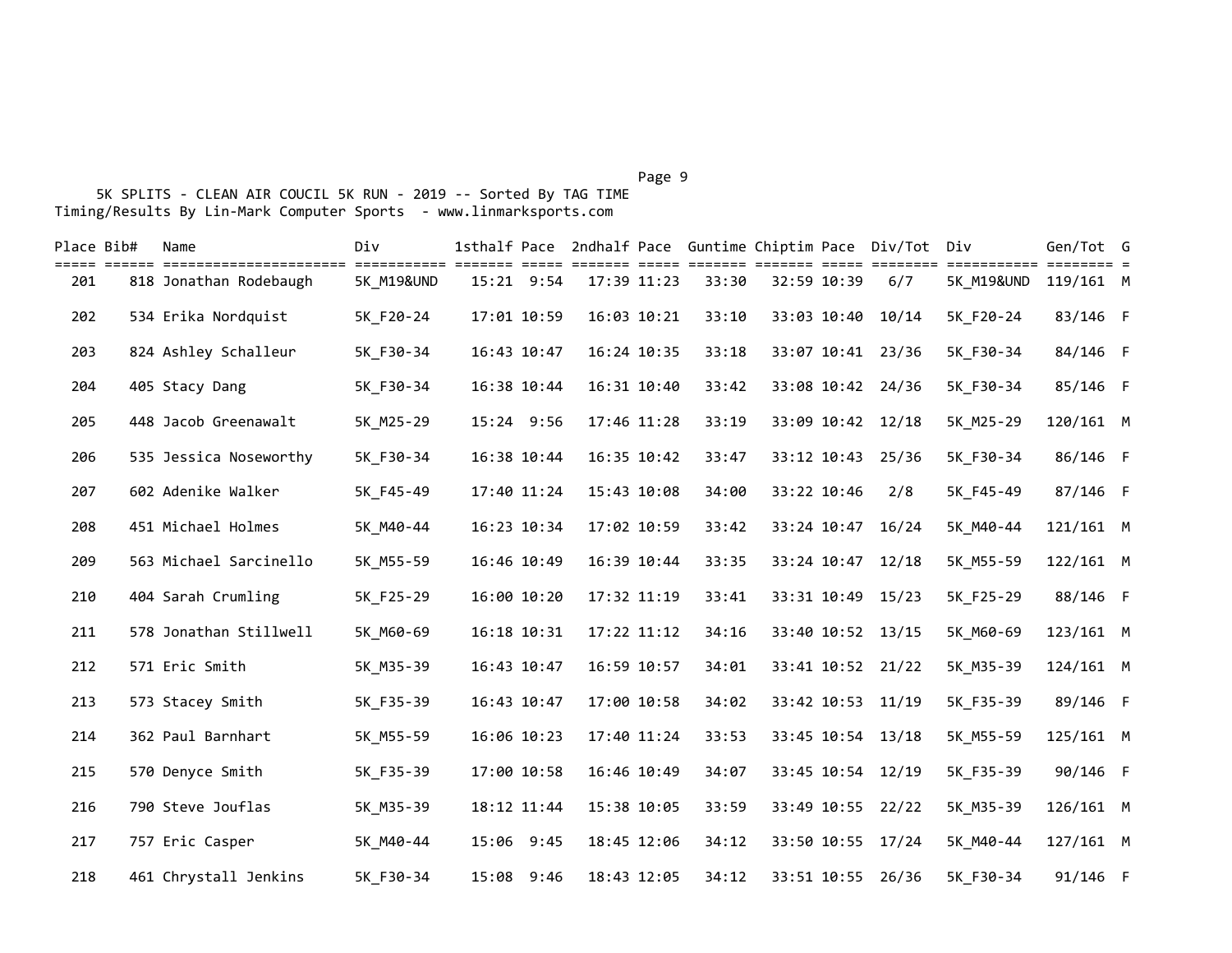| 219 | 346 Jaquelin Camp   | 5K F60-69 | 16:21 10:33   | 17:36 11:22 | 34:24 | 33:57 10:57 | 4/11  | 5K F60-69 | 92/146 F  |  |
|-----|---------------------|-----------|---------------|-------------|-------|-------------|-------|-----------|-----------|--|
| 220 | 459 Maggie Hoffmann | 5K F50-54 | 16:28 10:37   | 17:32 11:19 | 34:08 | 33:59 10:58 | 5/8   | 5K F50-54 | 93/146 F  |  |
| 221 | 749 Greg Black      | 5K M30-34 | 15:27<br>9:58 | 18:33 11:58 | 34:44 | 34:00 10:58 | 20/26 | 5K M30-34 | 128/161 M |  |
| 222 | 783 Jared Hammer    | 5K M30-34 | 16:01 10:20   | 18:03 11:39 | 34:17 | 34:04 11:00 | 21/26 | 5K M30-34 | 129/161 M |  |
| 223 | 559 Gianna Rosati   | 5K F25-29 | 16:02 10:21   | 18:03 11:39 | 34:17 | 34:04 11:00 | 16/23 | 5K F25-29 | 94/146 F  |  |
| 224 | 510 Nicole Mazure   | 5K F40-44 | 17:25 11:14   | 16:41 10:46 | 34:52 | 34:05 11:00 | 8/13  | 5K F40-44 | 95/146 F  |  |
| 225 | 1575 Oneka Bouy     | 5K F45-49 | 16:22 10:33   | 17:52 11:32 | 34:42 | 34:13 11:03 | 3/8   | 5K F45-49 | 96/146 F  |  |

| Place Bib# | Name                     | Div       | 1sthalf Pace |             |       |             | 2ndhalf Pace Guntime Chiptim Pace Div/Tot Div |           | Gen/Tot G   |  |
|------------|--------------------------|-----------|--------------|-------------|-------|-------------|-----------------------------------------------|-----------|-------------|--|
| 226        | 609 Marisol Zayas        | 5K F40-44 | 16:54 10:54  | 17:30 11:18 | 34:31 | 34:23 11:06 | 9/13                                          | 5K_F40-44 | 97/146 F    |  |
| 227        | 347 Rachel Camp          | 5K_F30-34 | 16:22 10:33  | 18:09 11:43 | 34:58 | 34:30 11:08 | 27/36                                         | 5K F30-34 | 98/146 F    |  |
| 228        | 345 Anthony Camp         | 5K M60-69 | 16:18 10:31  | 18:13 11:45 | 34:58 | 34:30 11:08 | 14/15                                         | 5K M60-69 | 130/161 M   |  |
| 229        | 836 Katie Thompson       | 5K_F30-34 | 16:49 10:51  | 17:46 11:28 | 35:17 | 34:34 11:09 | 28/36                                         | 5K F30-34 | 99/146 F    |  |
| 230        | 358 Christopher Baer     | 5K M40-44 | 17:56 11:35  | 16:45 10:49 | 35:22 |             | 34:41 11:12 18/24                             | 5K M40-44 | $131/161$ M |  |
| 231        | 512 Catherine McGoldrick | 5K_F25-29 | 16:55 10:55  | 17:53 11:32 | 35:22 | 34:47 11:13 | 17/23                                         | 5K F25-29 | 100/146 F   |  |
| 232        | 410 Dan Depasquale       | 5K_M25-29 | 17:01 10:59  | 17:56 11:35 | 35:07 | 34:57 11:17 | 13/18                                         | 5K M25-29 | 132/161 M   |  |
| 233        | 533 MacKenzie Nolte      | 5K_M20-24 | 17:03 11:00  | 18:05 11:40 | 35:13 | 35:07 11:20 | 9/9                                           | 5K M20-24 | 133/161 M   |  |
| 234        | 873 Vernon Williams      | 5K_M40-44 | 15:56 10:17  | 19:15 12:26 | 35:20 | 35:10 11:21 | 19/24                                         | 5K M40-44 | 134/161 M   |  |
| 235        | 800 Ashley McCoach       | 5K_F20-24 | 15:44 10:09  | 19:28 12:34 | 35:28 | 35:12 11:22 | 11/14                                         | 5K F20-24 | 101/146 F   |  |
| 236        | 705 Frank Taylor         | 5K M45-49 | 17:14 11:07  | 17:59 11:36 | 35:14 | 35:12 11:22 | 7/8                                           | 5K M45-49 | 135/161 M   |  |
| 237        | 736 Bryan Berman         | 5K M25-29 | 18:51 12:10  | 16:25 10:36 | 35:53 |             | 35:15 11:23 14/18                             | 5K M25-29 | 136/161 M   |  |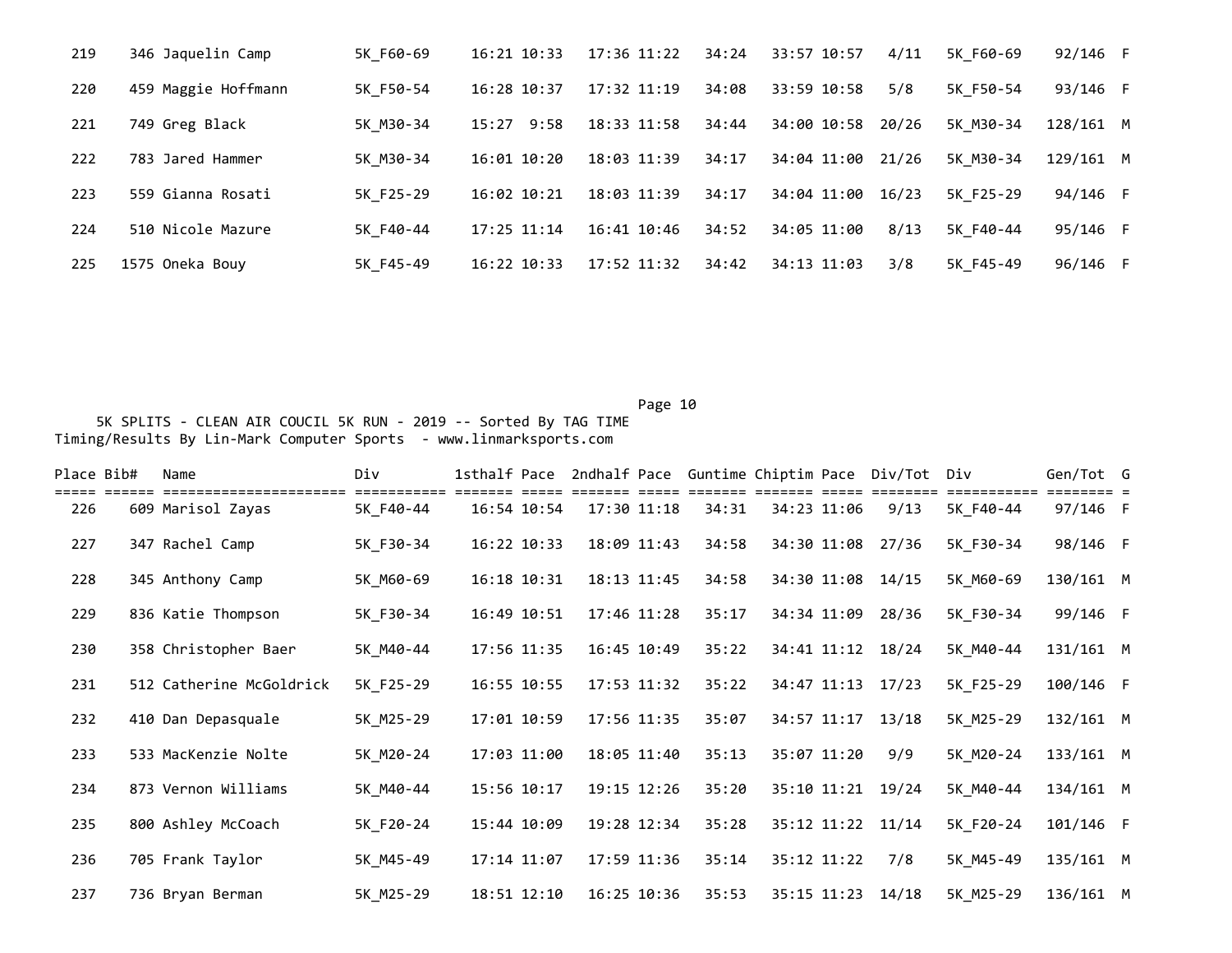| 238 | 739 Edward Chang      | 5K M40-44 | 18:50 12:09 | 16:26 10:36 | 35:53 | 35:15 11:23       | 20/24 | 5K M40-44 | $137/161$ M |  |
|-----|-----------------------|-----------|-------------|-------------|-------|-------------------|-------|-----------|-------------|--|
| 239 | 359 Stephanie Baer    | 5K F35-39 | 18:00 11:37 | 17:27 11:16 | 36:09 | 35:26 11:26 13/19 |       | 5K F35-39 | 102/146 F   |  |
| 240 | 584 Shaun Sykes       | 5K M30-34 | 16:27 10:37 | 19:10 12:22 | 35:53 | 35:36 11:29       | 22/26 | 5K M30-34 | 138/161 M   |  |
| 241 | 581 Megan Sykes       | 5K_F30-34 | 16:25 10:36 | 19:13 12:24 | 35:55 | 35:38 11:30       | 29/36 | 5K F30-34 | 103/146 F   |  |
| 242 | 871 Filomeno Tosto    | 5K_M50-54 | 17:32 11:19 | 18:07 11:41 | 36:08 | 35:38 11:30       | 5/6   | 5K M50-54 | 139/161 M   |  |
| 243 | 308 Charles McPhedran | 5K_M55-59 | 17:38 11:22 | 18:08 11:42 | 36:11 | 35:45 11:32 14/18 |       | 5K M55-59 | 140/161 M   |  |
| 244 | 803 Heather McGowan   | 5K_F45-49 | 16:58 10:57 | 18:51 12:10 | 36:14 | 35:48 11:33       | 4/8   | 5K F45-49 | 104/146 F   |  |
| 245 | 476 Sokha Koeuth      | 5K_F35-39 | 17:00 10:58 | 18:49 12:09 | 36:10 | 35:49 11:33       | 14/19 | 5K_F35-39 | 105/146 F   |  |
| 246 | 557 James Rizzuto     | 5K_M25-29 | 16:52 10:53 | 19:10 12:22 | 36:12 | 36:02 11:38 15/18 |       | 5K M25-29 | 141/161 M   |  |
| 247 | 501 Caitlin Loyka     | 5K_F20-24 | 16:24 10:35 | 19:55 12:51 | 36:25 | 36:19 11:43       | 12/14 | 5K F20-24 | 106/146 F   |  |
| 248 | 704 Charles Smith     | 5K M55-59 | 16:53 10:54 | 19:32 12:36 | 36:37 | 36:24 11:45       | 15/18 | 5K M55-59 | 142/161 M   |  |
| 249 | 356 Dick Andren       | 5K_M70+   | 17:45 11:27 | 18:43 12:05 | 37:01 | 36:28 11:46       | 2/2   | 5K M70+   | 143/161 M   |  |
| 250 | 423 Loretta Dunne     | 5K F60-69 | 17:39 11:23 | 19:02 12:17 | 37:16 | 36:40 11:50       | 5/11  | 5K_F60-69 | 107/146 F   |  |

| Place Bib# | Name               | Div       |                 |                 |       |             | 1sthalf Pace 2ndhalf Pace Guntime Chiptim Pace Div/Tot Div |           | Gen/Tot G |  |
|------------|--------------------|-----------|-----------------|-----------------|-------|-------------|------------------------------------------------------------|-----------|-----------|--|
| 251        | 482 Roy Landman    | 5K M40-44 | 17:39 11:23     | 19:11 12:23     | 36:58 |             | 36:49 11:53 21/24                                          | 5K M40-44 | 144/161 M |  |
| 252        | 381 Bree Cantiello | 5K F40-44 | $17:36$ $11:21$ | 19:14 12:25     | 36:59 |             | 36:50 11:53 10/13                                          | 5K F40-44 | 108/146 F |  |
| 253        | 383 Monica Carty   | 5K F25-29 | 18:15 11:46     | 18:48 12:08     | 37:46 | 37:02 11:57 | 18/23                                                      | 5K F25-29 | 109/146 F |  |
| 254        | 384 Steve Carty    | 5K M55-59 | $18:09$ $11:43$ | $18:55$ $12:12$ | 37:48 |             | 37:03 11:58 16/18                                          | 5K M55-59 | 145/161 M |  |
| 255        | 812 Carol Nowak    | 5K F60-69 | 18:14 11:46     | 19:04 12:18     | 37:18 | 37:18 12:02 | 6/11                                                       | 5K F60-69 | 110/146 F |  |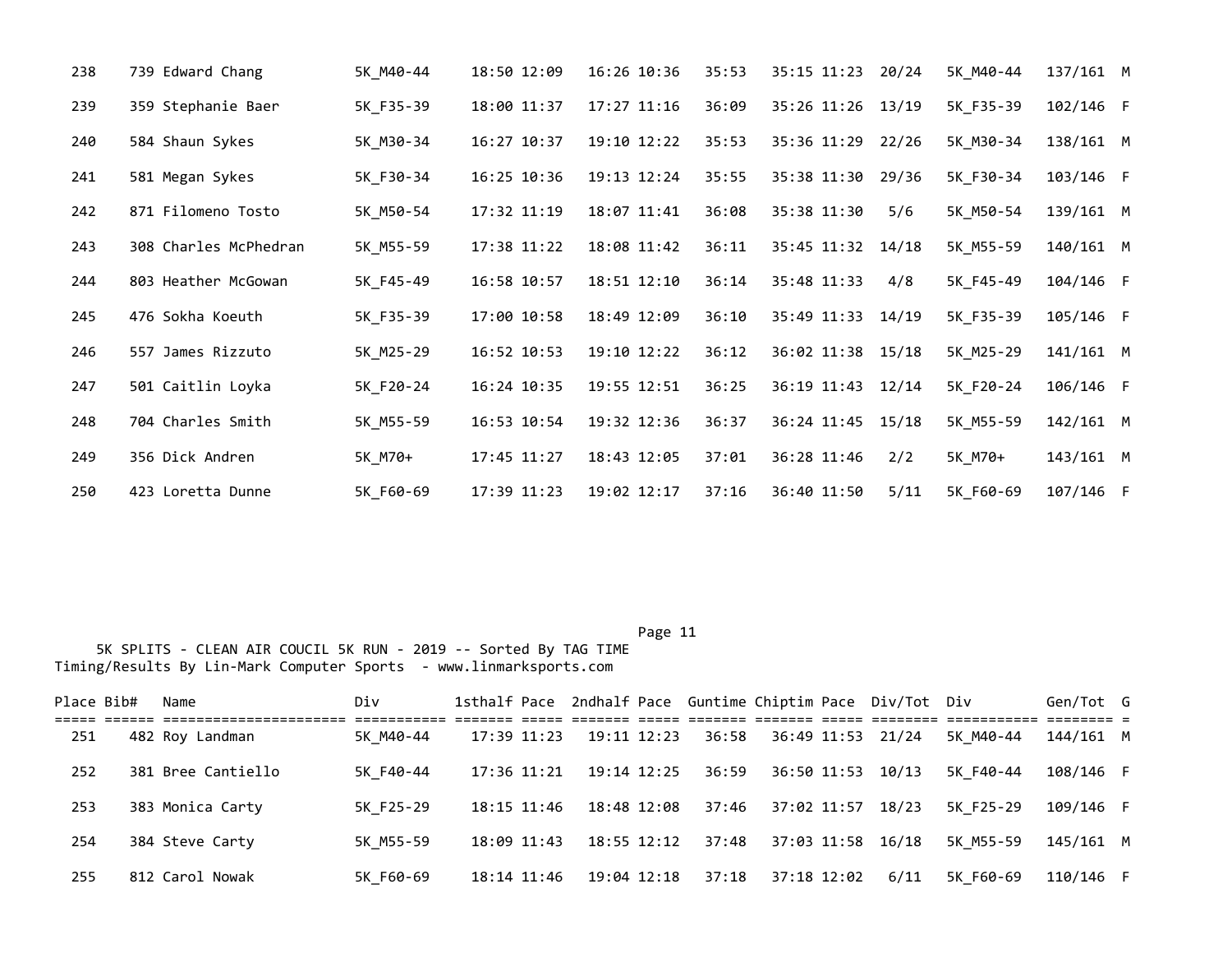| 256 | 472 Jillian Kirn       | 5K F30-34             | 18:01 11:38 | 19:26 12:33 | 37:59 | 37:27 12:05       | 30/36 | 5K_F30-34             | 111/146 F   |  |
|-----|------------------------|-----------------------|-------------|-------------|-------|-------------------|-------|-----------------------|-------------|--|
| 257 | 323 Matthew Plen       | 5K M30-34             | 18:28 11:55 | 19:02 12:17 | 38:04 | 37:30 12:06       | 23/26 | 5K M30-34             | 146/161 M   |  |
| 258 | 564 Catherine Schmitt  | 5K F60-69             | 18:18 11:48 | 19:21 12:29 | 38:17 | 37:38 12:09       | 7/11  | 5K_F60-69             | 112/146 F   |  |
| 259 | 509 Jeffrey Mazure     | 5K M40-44             | 17:43 11:26 | 20:07 12:59 | 38:37 | 37:50 12:13       | 22/24 | 5K M40-44             | $147/161$ M |  |
| 260 | 445 Lisa Gonzalez      | 5K F50-54             | 18:20 11:50 | 19:53 12:50 | 38:20 | 38:12 12:20       | 6/8   | 5K F50-54             | 113/146 F   |  |
| 261 | 400 Donna Cordner      | 5K F60-69             | 17:47 11:28 | 20:49 13:26 | 38:51 | 38:35 12:27       | 8/11  | 5K F60-69             | 114/146 F   |  |
| 262 | 449 Brent Groce        | 5K_M55-59             | 17:45 11:27 | 20:51 13:27 | 38:51 | 38:35 12:27       | 17/18 | 5K_M55-59             | 148/161 M   |  |
| 263 | 1583 Alexander Carlson | 5K_M30-34             | 17:41 11:24 | 21:44 14:01 | 39:37 | 39:24 12:43 24/26 |       | 5K_M30-34             | 149/161 M   |  |
| 264 | 807 Tara Morris        | 5K_F25-29             | 19:18 12:27 | 21:20 13:46 | 40:49 | 40:37 13:07       | 19/23 | 5K_F25-29             | 115/146 F   |  |
| 265 | 548 Alex Quistberg     | 5K_M40-44             | 19:46 12:45 | 21:00 13:33 | 41:00 | 40:45 13:09 23/24 |       | 5K M40-44             | 150/161 M   |  |
| 266 | 593 Salamishah Tillet  | 5K F40-44             | 19:37 12:39 | 21:48 14:04 | 42:02 | 41:24 13:22 11/13 |       | 5K F40-44             | 116/146 F   |  |
| 267 | 414 Tiffani Doerr      | 5K F45-49             | 19:45 12:45 | 22:58 14:49 | 43:19 | 42:42 13:47       | 5/8   | 5K F45-49             | 117/146 F   |  |
| 268 | 1517 Sarah Lemin       | 5K F35-39             | 23:56 15:27 | 19:48 12:46 | 44:32 | 43:44 14:07       | 15/19 | 5K F35-39             | 118/146 F   |  |
| 269 | 610 Robert Zeiger      | 5K M45-49             | 21:51 14:06 | 21:54 14:08 | 44:25 | 43:45 14:07       | 8/8   | 5K M45-49             | $151/161$ M |  |
| 270 | 656 Theresa Adams      | 5K F55-59             | 20:44 13:23 | 23:07 14:55 | 44:10 | 43:51 14:09       | 3/3   | 5K F55-59             | 119/146 F   |  |
| 271 | 357 Samantha Apgar     | 5K F30-34             | 19:48 12:47 | 24:08 15:35 | 44:12 | 43:56 14:11       | 31/36 | 5K F30-34             | 120/146 F   |  |
| 272 | 385 Adam Cassel        | 5K M25-29             | 20:50 13:26 | 23:11 14:58 | 44:22 | 44:00 14:12       | 16/18 | 5K M25-29             | 152/161 M   |  |
| 273 | 829 Baxter Seres       | <b>5K M19&amp;UND</b> | 21:56 14:09 | 22:17 14:22 | 44:53 | 44:12 14:16       | 7/7   | <b>5K M19&amp;UND</b> | 153/161 M   |  |
| 274 | 830 Tiina Seres        | 5K_F45-49             | 21:54 14:08 | 22:23 14:27 | 44:57 | 44:17 14:17       | 6/8   | 5K F45-49             | 121/146 F   |  |
| 275 | 332 Jimmie Yu          | 5K M60-69             | 21:44 14:02 | 22:42 14:39 | 45:28 | 44:26 14:20 15/15 |       | 5K_M60-69             | 154/161 M   |  |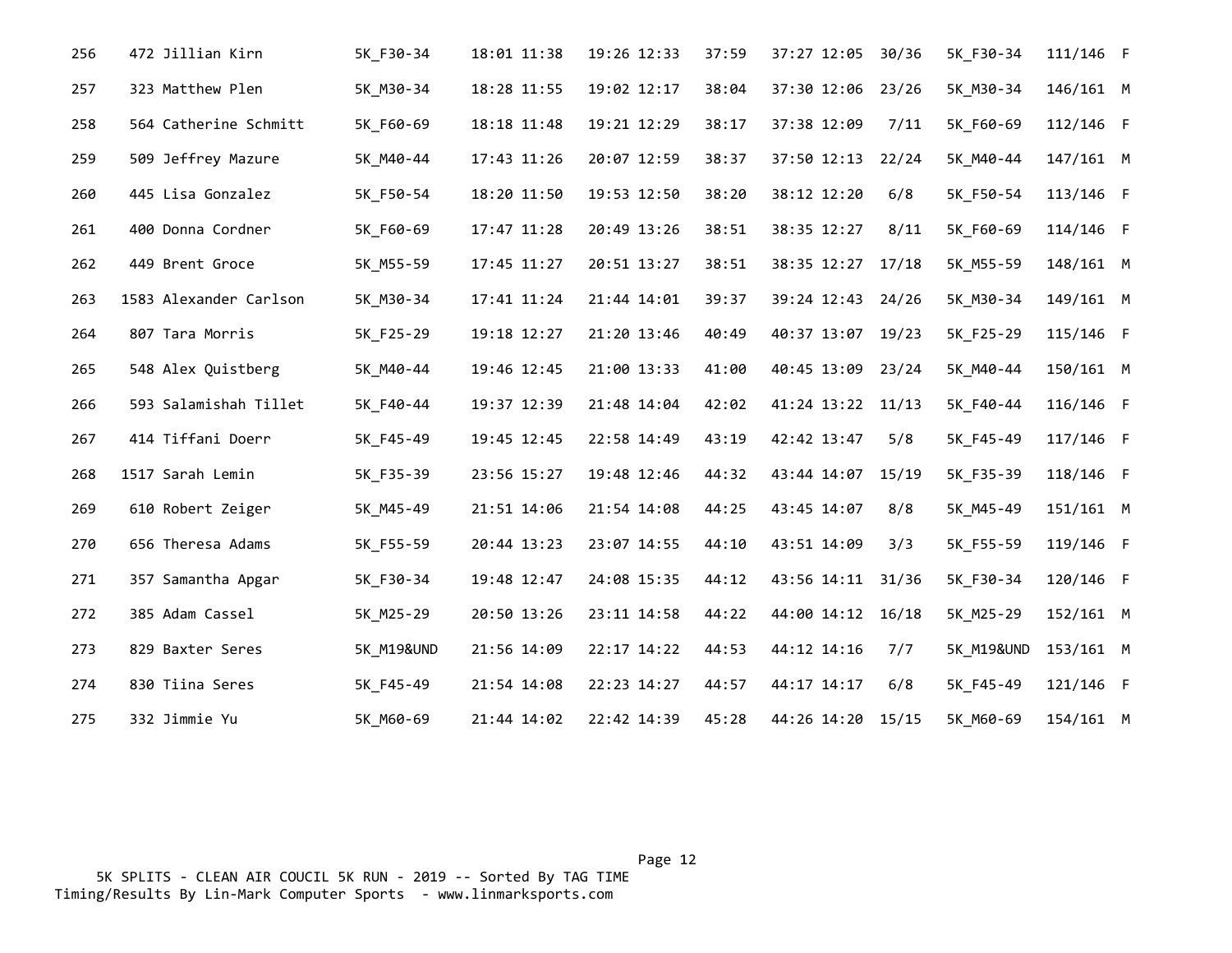| Place Bib# | Name                   | Div       |             |             |       |             |             | 1sthalf Pace 2ndhalf Pace Guntime Chiptim Pace Div/Tot Div |                                      | Gen/Tot G |  |
|------------|------------------------|-----------|-------------|-------------|-------|-------------|-------------|------------------------------------------------------------|--------------------------------------|-----------|--|
| 276        | 392 Laura Clymer       | 5K F20-24 | 21:09 13:39 | 23:18 15:02 | 45:00 |             |             | 44:27 14:21 13/14                                          | ============ ======== =<br>5K F20-24 | 122/146 F |  |
| 277        | 393 Stephanie Clymer   | 5K F30-34 | 21:09 13:39 | 23:18 15:02 | 45:00 |             | 44:27 14:21 | 32/36                                                      | 5K_F30-34                            | 123/146 F |  |
| 278        | 604 Michelle Westerfer | 5K F45-49 | 21:03 13:35 | 23:29 15:09 | 45:05 | 44:32 14:22 |             | 7/8                                                        | 5K_F45-49                            | 124/146 F |  |
| 279        | 542 Gail Plover        | 5K F45-49 | 21:02 13:34 | 23:30 15:10 | 45:05 | 44:32 14:22 |             | 8/8                                                        | 5K_F45-49                            | 125/146 F |  |
| 280        | 527 Loraine Morrill    | 5K F60-69 | 20:52 13:28 | 23:52 15:24 | 45:10 | 44:44 14:26 |             | 9/11                                                       | 5K_F60-69                            | 126/146 F |  |
| 281        | 333 Nichelle Yu        | 5K_F35-39 | 21:45 14:02 | 23:28 15:09 | 46:15 | 45:13 14:35 |             | 16/19                                                      | 5K_F35-39                            | 127/146 F |  |
| 282        | 608 Susan Zawislak     | 5K F60-69 | 21:40 13:59 | 23:40 15:16 | 46:07 | 45:19 14:38 |             | 10/11                                                      | 5K_F60-69                            | 128/146 F |  |
| 283        | 652 Caitlin Carlson    | 5K_F30-34 | 21:00 13:33 | 24:24 15:45 | 45:37 | 45:24 14:39 |             | 33/36                                                      | 5K_F30-34                            | 129/146 F |  |
| 284        | 653 Gordon Hughes      | 5K_M25-29 | 21:57 14:10 | 23:43 15:18 | 45:43 |             | 45:39 14:44 | 17/18                                                      | 5K_M25-29                            | 155/161 M |  |
| 285        | 364 Loretta Belfiglio  | 5K F50-54 | 23:58 15:28 | 23:06 14:54 | 47:41 |             | 47:04 15:11 | 7/8                                                        | 5K F50-54                            | 130/146 F |  |
| 286        | 480 Laura Kristof      | 5K F40-44 | 24:00 15:29 | 23:05 14:54 | 47:41 |             |             | 47:04 15:11 12/13                                          | 5K F40-44                            | 131/146 F |  |
| 287        | 615 Megan Breen        | 5K F35-39 | 24:01 15:30 | 23:05 14:53 | 47:41 |             |             | 47:05 15:12 17/19                                          | 5K_F35-39                            | 132/146 F |  |
| 288        | 591 Tiffany Thornabar  | 5K F30-34 | 22:19 14:24 | 25:41 16:34 | 48:44 |             | 47:59 15:29 | 34/36                                                      | 5K_F30-34                            | 133/146 F |  |
| 289        | 331 Peter Rosenberg    | 5K_M30-34 | 22:45 14:41 | 25:41 16:35 | 49:29 |             | 48:26 15:38 | 25/26                                                      | 5K_M30-34                            | 156/161 M |  |
| 290        | 370 James Breen        | 5K M40-44 | 24:01 15:30 | 24:28 15:47 | 49:05 |             |             | 48:28 15:38 24/24                                          | 5K_M40-44                            | 157/161 M |  |
| 291        | 436 Eric Feud          | 5K_M50-54 | 24:03 15:31 | 24:27 15:46 | 49:04 | 48:29 15:39 |             | 6/6                                                        | 5K_M50-54                            | 158/161 M |  |
| 292        | 1846 Lisa Charleson    | 5K F35-39 | 19:12 12:23 | 30:25 19:38 | 49:52 |             | 49:36 16:00 | 18/19                                                      | 5K F35-39                            | 134/146 F |  |
| 293        | 806 Kim Montes         | 5K F25-29 | 24:46 15:59 | 24:54 16:04 | 49:53 |             |             | 49:39 16:01 20/23                                          | 5K_F25-29                            | 135/146 F |  |
| 294        | 515 Julia McMahon      | 5K_F25-29 | 22:55 14:47 | 27:50 17:57 | 51:08 |             |             | 50:44 16:22 21/23                                          | 5K_F25-29                            | 136/146 F |  |
| 295        | 516 Katherine McMahon  | 5K_F30-34 | 22:55 14:47 | 27:50 17:58 | 51:09 |             |             | 50:44 16:22 35/36                                          | 5K_F30-34                            | 137/146 F |  |
| 296        | 517 Robert McMahon     | 5K M55-59 | 22:53 14:46 | 27:52 17:59 | 51:09 |             | 50:45 16:22 | 18/18                                                      | 5K_M55-59                            | 159/161 M |  |
| 297        | 802 Karen McCoach      | 5K_F50-54 | 24:52 16:03 | 25:56 16:44 | 51:34 |             | 50:47 16:23 | 8/8                                                        | 5K F50-54                            | 138/146 F |  |
| 298        | 547 Rebecca Quirk      | 5K F25-29 | 25:49 16:40 | 25:01 16:08 | 51:29 |             |             | 50:49 16:24 22/23                                          | 5K_F25-29                            | 139/146 F |  |